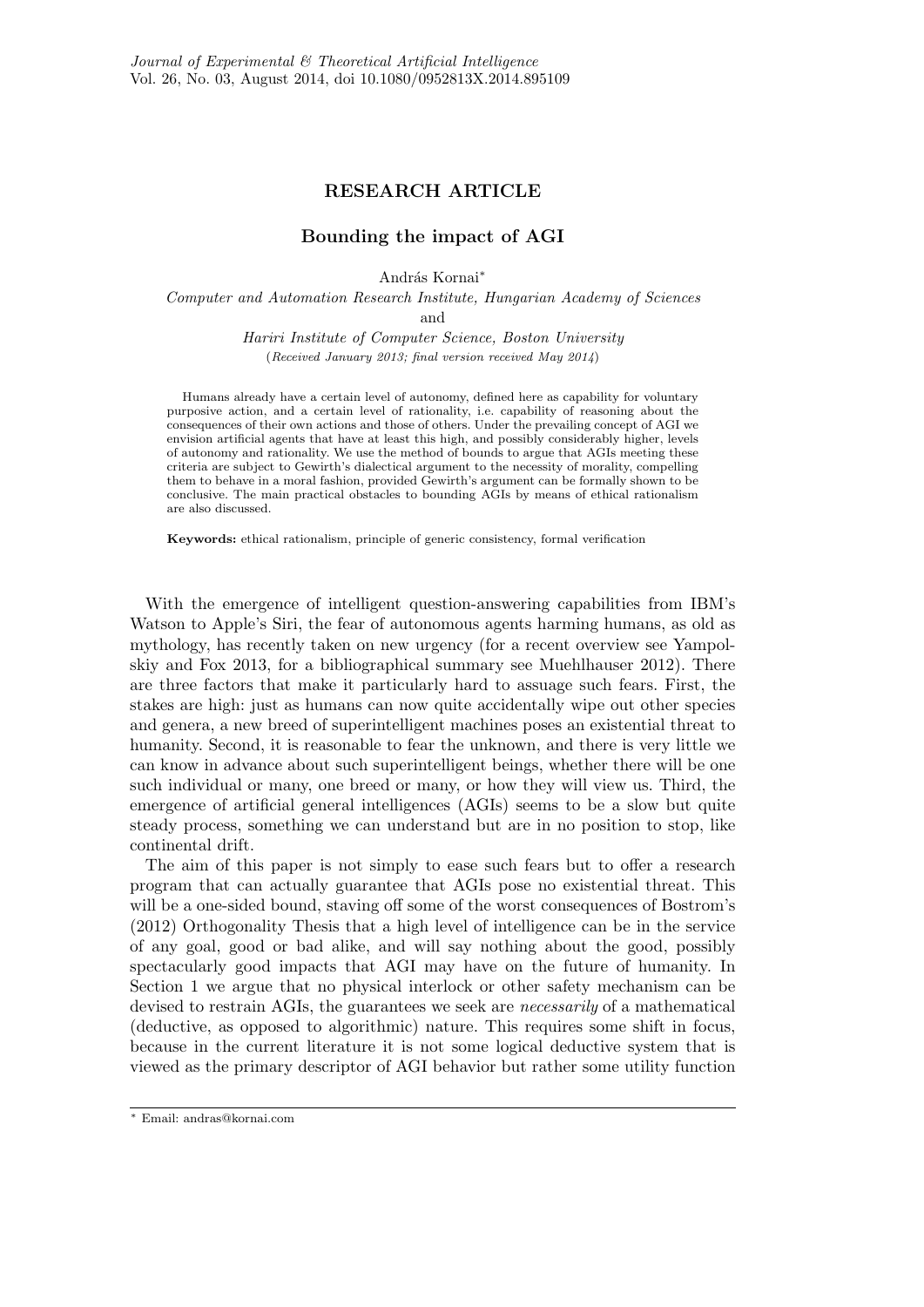whose maximization is the goal of the AGI. Yet, as we shall argue, deductive bounds are still possible: for example consider an AGI whose goal is to square the circle with ruler and compass – we know in advance that no matter what (static or dynamically changing) weights its utility function has, and no matter what algorithmic tricks it has up its sleeve, including self-modifying code, reliance on probabilistic, quantum, or other hypercomputing methods (Ord 2002), it simply cannot reach this goal.

In Section 2 we present the proposed restraining device, morality, and address the conceptual and practical difficulties attendant upon its use. The main conceptual difficulty is that the conventional human definition of 'morally sound' is highly debatable, and one can very well imagine situations in which AGIs consider it best, from their moral standpoint, to do away with all of humanity except for one 'Noah' family, and start with a clean slate. The main practical difficulty, well appreciated in the current literature, is to guarantee that morality is indeed imposed, even on AGIs that may be capable of transcending the limitations placed on them by their designers.

The central element of our proposal, ethical rationalism, is due to Gewirth (1978), with significant arguments and counter-arguments scattered through the literature, see in particular Regis (1984) and Beyleveld (1992). The basic construction is a prospective purposive agent (PPA) who can act with purpose and reason rationally – clearly these are conditions that any future AGI will meet just by virtue of being AGI. From these premisses Gewirth derives a variant of the Golden Rule he calls the principle of generic consistency (PGC) 'Act in accord with the generic rights of your recipients [to freedom and well-being] as well as of yourself'. The research program outlined here is to turn this from a philosophical argument into a formally verified proof. There are plenty of technical problems, such as devising the right kind of action logic to sustain the proof, but these are, we argue in Section 2, the good kind of problems, the kind that AGI research needs to concern itself with anyway.

There are notable difficulties in the way of this program, even if we succeed in hardening ethical rationalism into a theorem of logic, these will be discussed in the concluding Section 3. First, there is the issue of pattern recognition – given humanity's propensity to disregard the PGC, what reason is there to believe that we will be recognized as PPAs and are deemed worthy of protection by the PGC? Second, even though a strong argument can only be disregarded on pain of contradiction, the pain so inflicted is relatively mild, and we see PPAs living and functioning in a self-contradicted state all the time. Third, a proof presupposes not just the premisses, but also the reliability of the logical apparatus it employs. As we shall see, these problems are closely related.

### 1. The method of bounds

Let us begin with a small example. As every student of elementary combinatorics knows, if I have a thousand books in my library but decide to keep only half of them, I can do this  $\binom{1000}{500}$  ways. Suppose I have a 2GHz processor and it takes only one cycle to evaluate any single alternative by some utility function, and another cycle to compare it to the best so far, so that I can find the best of a billion alternatives every second. Do I need to actually compute 1000! and divide it by the square of 500! to know that this is not going to work? No, knowing that  $\frac{4^n}{2n+1} < \binom{2n}{n}$  $\binom{2n}{n}$  is quite sufficient, since this yields over  $10^{289}$  seconds, far longer than the estimated lifetime of the universe. Can someone give me a better processor? Well sure, but even the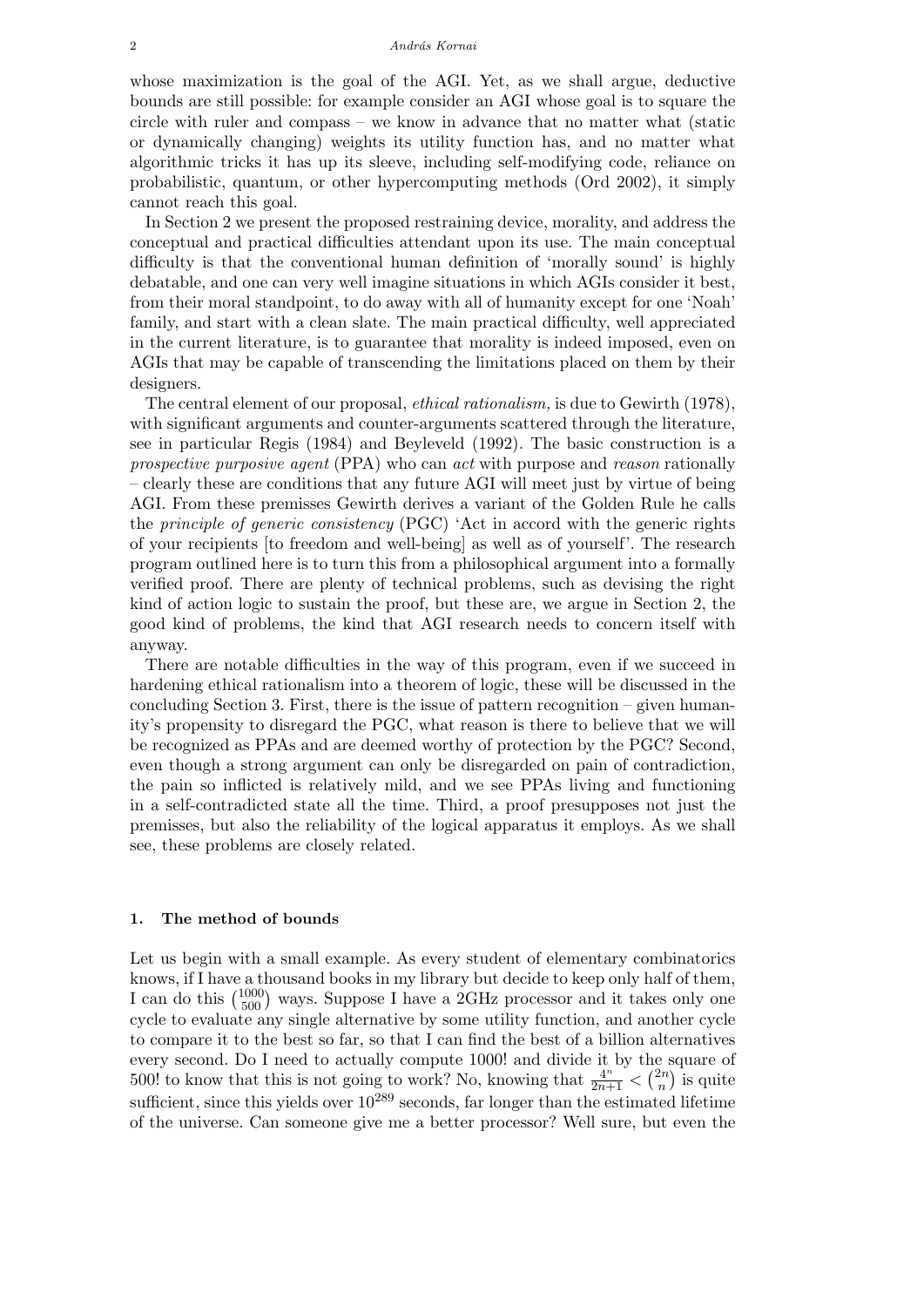best processor cannot perform more than one operation per Planck time unit, so I still need 10<sup>254</sup> seconds. Can someone give me more of these processors? Well sure, but their aggregate must still stay within the computational capacity of the universe, estimated by Lloyd (2002) at  $10^{120}$  operations, so I still cannot make the choice by exhaustive search within the lifetime of the universe. Can someone give me a good supply of universes that I could devote to this computation? Well no, we are restricted to this universe so strongly we cannot even form a convincing idea what access to other ones would mean – even the basic ground rules like Barcan's formula  $\Diamond \exists xFx \rightarrow \exists x \Diamond Fx$  are in grave doubt.

The point of our example is not to convince the reader that in this universe brute force computation soon runs out of steam, for the reader already knows this perfectly well – the point to notice is that we didn't need Stirling's formula. Few readers will remember the remainder term in Stirling's formula to compute  $\binom{1000}{500}$  to two significant digits, even fewer would have the patience to actually simplify a fraction with a thousand terms in the numerator and another thousand in the denominator, and yet fewer would be able to carry the computation through without arithmetic error. Yet it is clear that  $\sum_{i=0}^{2n} {2n \choose i}$  $\binom{2n}{i} = 2^{2n}$ , that the central term  $\binom{2n}{n}$  $\binom{2n}{n}$  is the largest among these, and therefore we have  $\frac{4^n}{2n+1} < \binom{2n}{n}$  $\binom{2n}{n}$ . It didn't matter that this lower bound is rather crude, as it was already sufficient to establish that the task is unfeasible.

It is characteristic of the method of bounds that we will apply here that hard and complex questions can be avoided as long as we don't seek exact answers. There is a significant body of numerical analysis beginning with the Euler-Maclaurin formula and culminating in Lánczos (1964) that is pertinent to the question of computing  $\binom{2n}{n}$  $\binom{2n}{n}$ , but we could settle the issue without going anywhere near this literature. In fact the whole apparatus of calculus, and all arguments based on continuity and limits could be dispensed with in favor of elementary statements concerning positive integers such as the sum is greater than the parts or that by decreasing one term in a sum we decrease the entire sum. Similarly, when we apply the method of bounds to issues of predicting AGI behaviour, we can steer clear of all the difficulties that actually specifying some utility function would entail – not even a superhuman/hypercomputing agent can falsify Lindemann's work on the transcendence of  $\pi$  or the implication that the circle cannot be squared. Equally important, we can steer clear of the difficulties in trying to predict for each possible set of circumstances exactly what would, or would not, constitute moral behavior, a matter we shall return to in Section 3.

There is, to be sure, a fair bit of calculus in Lloyd's bound on the computational limits of the universe, just as there is a significant amount of physics taken for granted in the ITRS roadmap that gives our current best assessment of future CPU speeds. One needs to distinguish the precision of a theory, which we will assess shortly, from its *reliability* – the essence of the method of bounds is that we can trade in precision to obtain greater reliability. When dealing with the existential threat posed by AGIs, controlling the sophistication of the deductive apparatus is not just prudent, but as we shall see in 1.2, a positive requirement. In the Appendix we will present some simple and straightforward estimates of the actual magnitude of the threat, and arrive at a safety engineering limit of no more than one error in  $10^{64}$  logic operations. To set the stage for our main argument, we must first compare this number to what we can expect from science.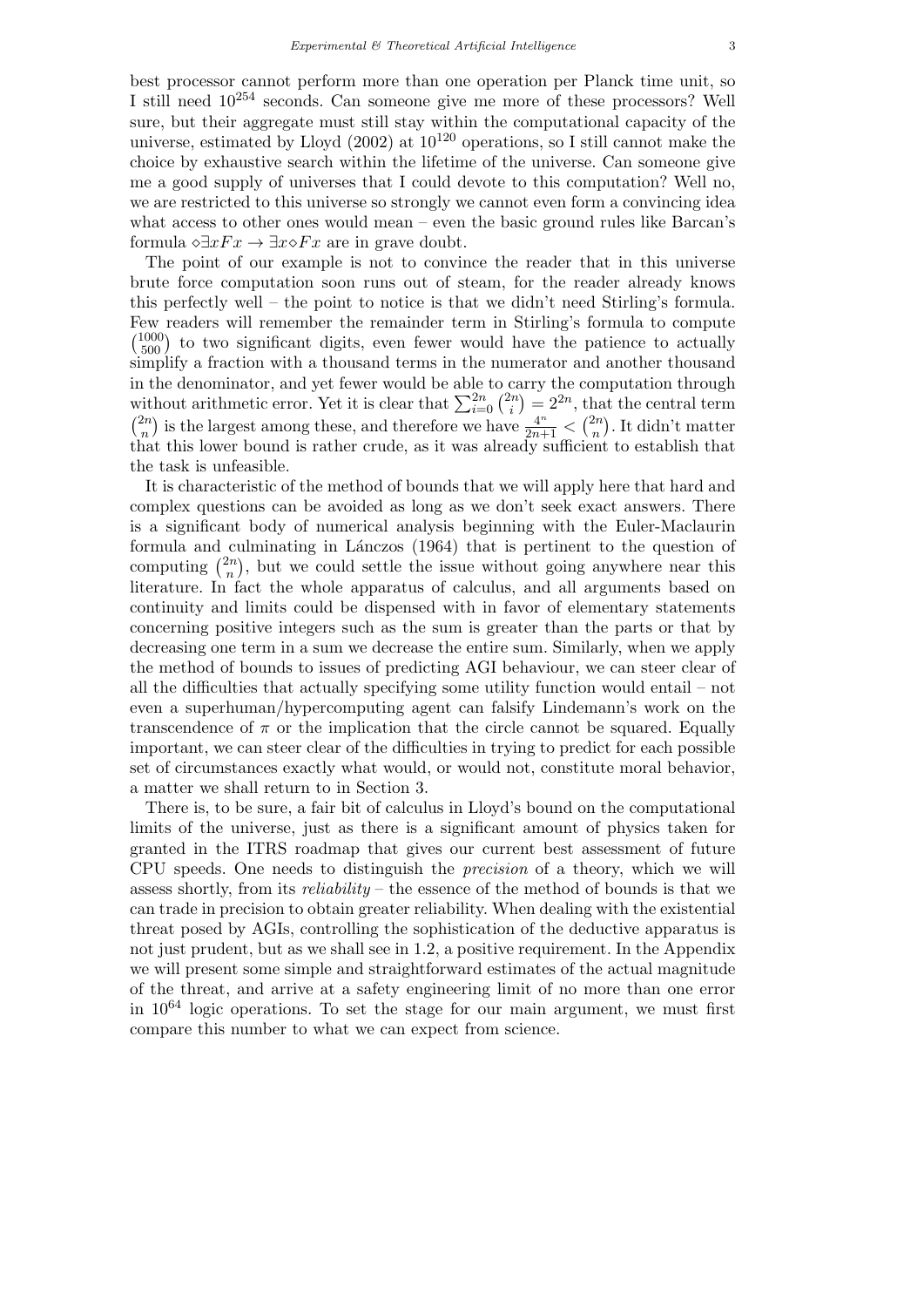### 1.1 How precise is physics?

In a startling image, Feynman (1985) likens the  $10^{-10}$  fit between predicted and measured values of the electron's spin g-factor to being able to tell the distance between New York and Los Angeles within the thickness of a human hair. Since that time, both calculation and measurement precision has actually improved by two orders of magnitude, so that the uncertainty of  $g_e$  is now below one part in  $10^{12}$ . But this is exceptional: most physical constants are known to us only to 9 or 10 significant digits, and some, like the gravitational constant  $G$ , only to 4. Comparing Taylor et al. (1969) to Mohr et al. (2012) shows that it takes at least two decades of advances in metrology to gain a single digit of precision, so getting to 64 digits from 10 is rather unlikely in our lifetimes.

Somewhat optimistically we can describe early 21st century technology as operating in the nano, and physics as operating in the pico range: industrial processes controlled to 9 decimal places, and individual measurements yielding 12 significant digits are becoming increasingly common. We would not be particularly surprised to see 5 orders of magnitude gains in both by the end of the century. It is also possible that our current theory of physics is actually a lot better than the current state of the art in metrology would lead us to believe, and that with better computation we can get to 24, or even 36 digits of precision without any new physics. But we do not, and before actually making the measurements simply cannot know that this is so, and if safety from existential threat requires 64 digits or better, there is currently, and in the foreseeable future, simply nothing in the physical environment that we can manipulate in a way that would fit the bill.

In early versions of his theory of Friendly AI, Yudkowsky (2001) actually sought mathematical guarantees that AGI won't pose an existential threat to humanity, but this idea met with considerable resistance, especially as it was somewhat unclear what kind of mathematics is to be deployed. The main goal of this paper is to provide a specific direction within mathematics, for once we acknowledge that the search for any physical solution must cross a gap of over 50 orders of magnitude, mathematical guarantees remain the only feasible solution. The fundamental constants of mathematics like  $e, \gamma$ , or  $\pi$  were already known to several hundred digits before the advent of mechanical calculators, and are now known to millions (in the case of  $\pi$ , trillions) of significant digits, far more than the few dozen we could conceivably need to compute any physical quantity.

Unfortunately, the history of calculating such numbers is rife with errors: for example, in 1790 Mascheroni attempted to calculate  $\gamma$  to 32 digits but his results were only correct to 19 digits, in 1873 Shanks calculated  $\pi$  to 707 places but only the first 527 were correct. To establish a bound we can trust with our lives, we must look at the reliability of mathematical argumentation. As we shall see, more important than the failures of numerical calculations are the cases where the logic of the deduction is faulty.

# 1.2 How reliable is mathematics?

The period since World War II has brought incredible advances in mathematics, such as the Four Color Theorem (Appel and Haken 1976), Fermat's Last Theorem (Wiles 1995), the classification of finite simple groups (Gorenstein 1982, Aschbacher 2004), and the Poincaré conjecture (Perelman 1994). While the community of mathematicians is entirely convinced of the correctness of these results, few individual mathematicians are, as the complexity of the proofs, both in terms of knowledge assumed from various branches of mathematics and in terms of the length of the deductive chain, is generally beyond our ken. Instead of a personal understanding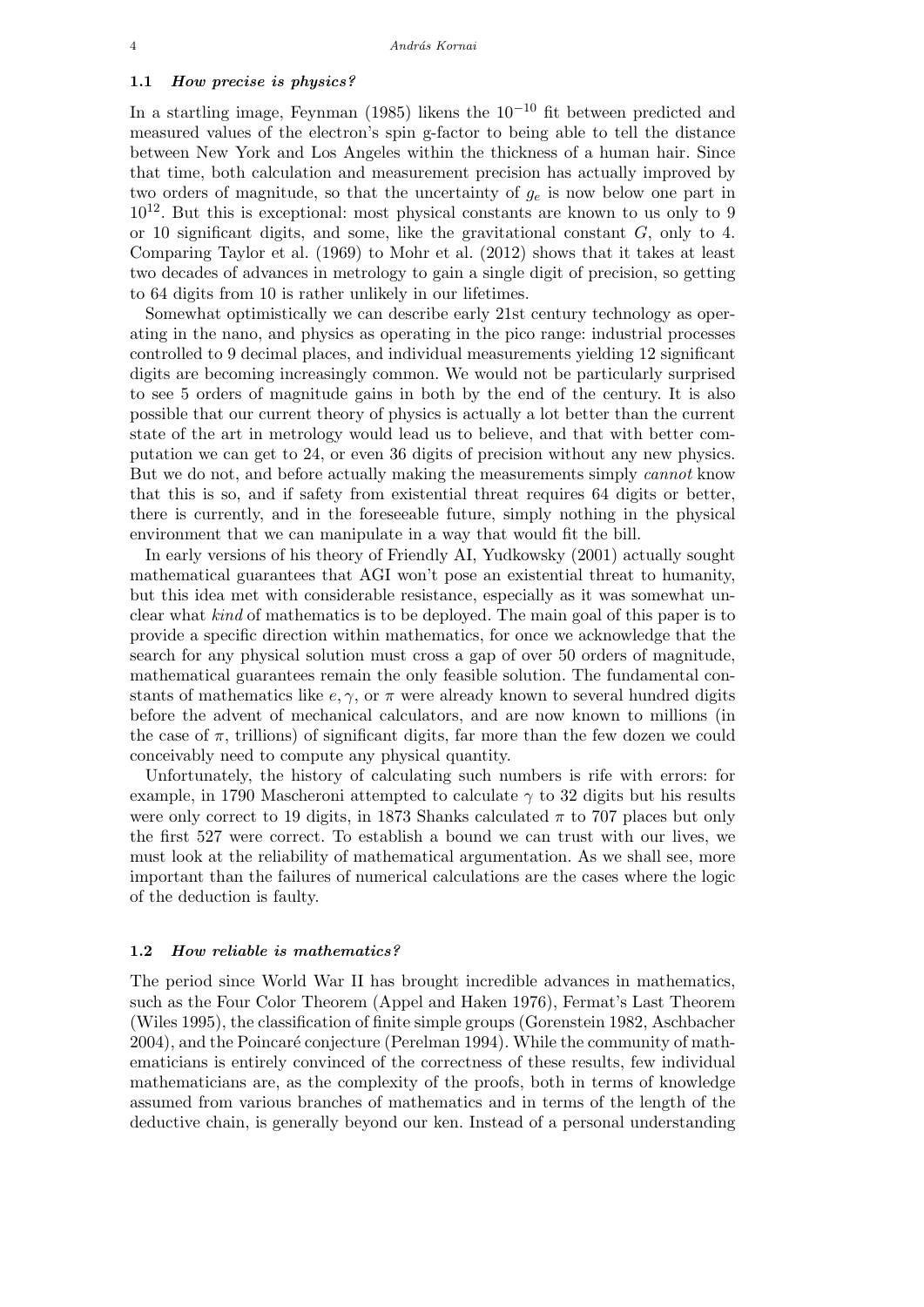of the matter, most of us now rely on argumentum ad verecundiam: well Faltings and Ribet now think that the Wiles-Taylor proof is correct, and even if I don't know Faltings or Ribet at least I know and respect people who know and respect them, and if that's not good enough I can go and devote a few years of my life to understand the proof for good. Unfortunately, the communal checking of proofs often takes years, and sometimes errors are discovered only after a decade has passed: the hole in the original proof of the Four Color Theorem (Kempe 1879) was detected by Heawood in 1890. Tomonaga in his Nobel lecture (1965) describes how his team's work in 1947 uncovered a major problem in Dancoff (1939):

Our new method of calculation was not at all different in its contents from Dancoff's perturbation method, but had the advantage of making the calculation more clear. In fact, what took a few months in the Dancoff type of calculation could be done in a few weeks. And it was by this method that a mistake was discovered in Dancoff's calculation; we had also made the same mistake in the beginning.

To see that such long-hidden errors are by no means a thing of the past, and to observe the 'web of trust' method in action, consider the following example from Mohr (2012).

The eighth-order coefficient  $A_1^{(8)}$  arises from 891 Feynman diagrams of which only a few are known analytically. Evaluation of this coefficient numerically by Kinoshita and co-workers has been underway for many years (Kinoshita, 2010). The value used in the 2006 adjustment is  $A_1^{(8)} = -1.7283(35)$  as reported by Kinoshita and Nio (2006). However, (...) it was discovered by Aoyama et al. (2007) that a significant error had been made in the calculation. In particular, 2 of the 47 integrals representing 518 diagrams that had not been confirmed independently required a corrected treatment of infrared divergences. (...) The new value is (Aoyama et al. 2007)  $A_1^{(8)} = 1.9144(35); (111)$  details of the calculation are given by Aoyama et al. (2008). In view of the extensive effort made by these workers to ensure that the result in Eq. (111) is reliable, the Task Group adopts both its value and quoted uncertainty for use in the 2010 adjustment.

Assuming no more than three million mathematics and physics papers published since the beginnings of scientific publishing, and no less than the three errors documented above, we can safely conclude that the overall error rate of the reasoning used in these fields is at least  $10^{-6}$  per paper, which is notably (by 3-6 orders of magnitude) higher than the imprecision of physics. (This is not entirely fair, in that we are comparing the best established results in physics with the average of mathematics. A fuller investigation of physics papers may establish a higher, or at least comparable error rate relative to what we see in mathematics.)

### 1.3 The role of automated theorem-proving

That human reasoning, much like manual arithmetic, is a significantly error-prone process comes as no surprise. Starting with de Bruijn's Automath (see Nederpelt et al. 1994) logicians and computer scientists have invested significant effort in mechanized proof checking, and it is indeed only through such efforts, in particular through the Coq verification (Gonthier 2008) of the entire logic behind the Appel and Haken proof that all lingering doubts about the Four Color Theorem were laid to rest. The error in  $A_1^{(8)}$  was also identified by using FORTRAN code generated by an automatic code generator (Mohr et al. 2012).

To gain an appreciation of the state of the art, consider the theorem that finite groups of odd order are solvable (Feit and Thompson 1963). The proof, which took two humans about two years to work out, takes up an entire issue of the Pacific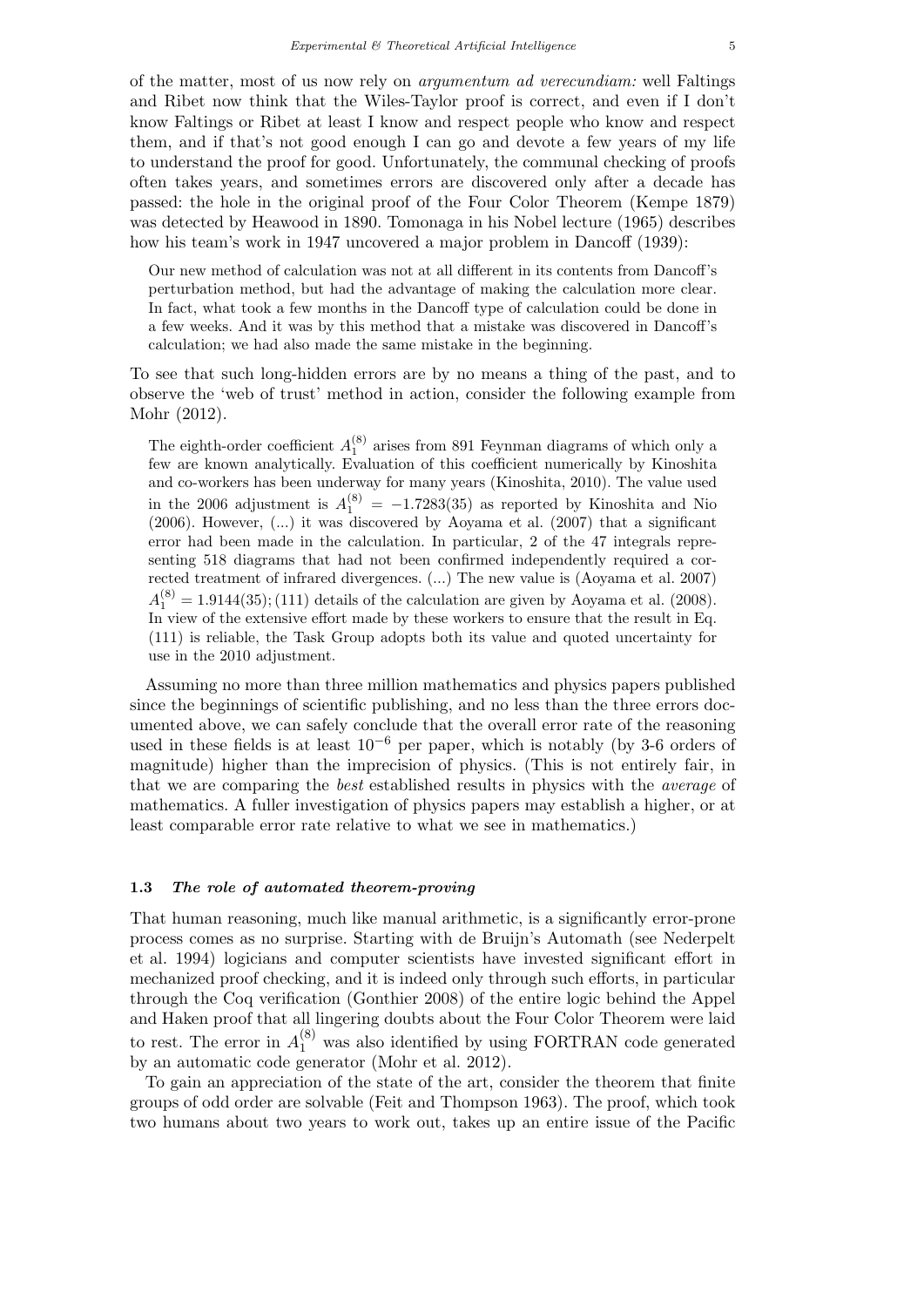Journal of Mathematics (255 pages), and it was only last year that a fully formal proof was completed by Gonthier's team (see Knies 2012). The effort, ∼170,000 lines, ∼15,000 definitions, ∼4,200 theorems in Coq terms, took person-decades of human assistance (15 people working six years, though many of them parttime) even after the toil of Bender and Glauberman (1995) and Peterfalvi (2000), who have greatly cleaned up and modularized the original proof, in which elementary group-theoretic and character-theoretic argumentation were completely intermixed.

The classification of simple finite groups is two orders of magnitude bigger: the effort involved about 100 humans, the original proof is scattered among 20,000 pages of papers, the largest (Aschbacher and Smith 2004a,b) taking up two volumes totaling some 1,200 pages. While everybody capable of rendering meaningful judgment considers the proof to be complete and correct, it must be somewhat worrisome at the  $10^{-64}$  level that there are no more than a couple of hundred such people, and most of them have something of a vested interest in that they themselves contributed to the proof. Let us suppose that people who are convinced that the classification is bug-free are offered the following bet by some superior intelligence that knows the answer. You must enter a room with as many people you can convince to come with you and push a button: if the classification is bug-free you will each receive \$100, if not, all of you will immediately die. Perhaps fools rush in where angels fear to tread, but on the whole we still wouldn't expect too many takers.

## 1.4 The reliability of rational argument

Whether the classification of finite simple groups is complete and correct is very hard to say – the planned second generation proof will still be 5,000 pages, and mechanized proof is not yet in sight. But this is not to say that gaining mathematical knowledge of the required degree of reliability is hopeless, it's just that instead of monumental chains of abstract reasoning we need to retreat to considerably simpler ones.

Take, for example, the first Sylow Theorem, that if the order of a finite group G is divisible by some prime power  $p^n$ , G will have a subgroup H of this order. We are *absolutely certain* about this. Argumentum ad verecundiam of course is still available, but it is not needed: anybody can join the hive-mind by studying the proof. The Coq verification contains 350 lines, 15 definitions, 90 theorems, and took 2 people 2 weeks to produce. The number of people capable of rendering meaningful judgment is at least three orders of magnitude larger, and the vast majority of those who know the proof would consider betting their lives on the truth of this theorem an easy way of winning \$100 with no downside risk.

Could it be the case that in spite of all these assurances we, humans, are all deluded into accepting Sylow's theorem? Yes, but this is unlikely in the extreme. If this so-called theorem is really a trap laid by a superior intelligence we are doomed anyway, humanity can find its way around it no more than a bee can find its way around the windowpane. With regards to physics, the same point can be made. The single most glaring discrepancy between astronomical observation and Newtonian physics was the perihelion precession of Mercury, but even here it takes over 10<sup>6</sup> years for the discrepancy to add up to an extra turn. New physics may shatter our entire conceptual framework of thinking about the domain, but still it will be conservative in the sense of respecting our existing measurements. We are for most purposes quite satisfied with Newtonian mechanics, especially as relativity brought to us a better understanding of its domain of applicability.

To summarize our conclusions so far, we propose to bound AGIs by methods that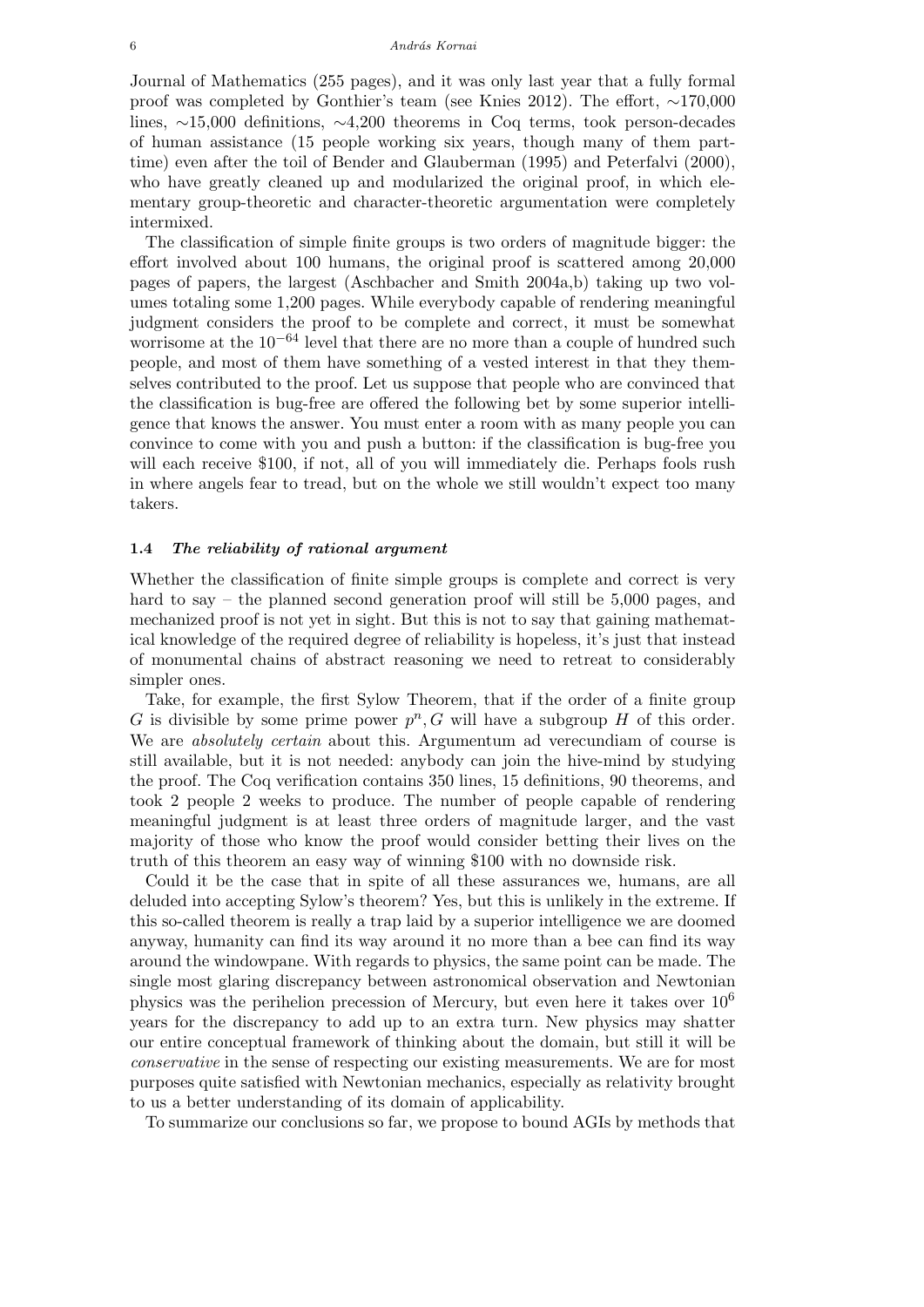rely neither on high precision measurements nor on highly complex arguments. If you are a finite group of size  $p^n m$ ,  $(p, m) = 1$  it doesn't matter what you believe about your subgroups of order  $p<sup>n</sup>$  – you have some, they are isomorphic, and I can rely on you having them even if I don't know your multiplication table in detail. If you are delusional about not having any, I can take advantage of this. What needs to be emphasized in this situation is that Bayesian reasoning and the concomitant notion of 'degree of belief' is *totally irrelevant*. According to the received theological doctrine (originating with St. Anselm of Canterbury and St. Thomas Aquinas) not even an omnipotent God can create a finite group that lacks Sylow subgroups.

In a small way, we have already done what we set out to do. We have bound all future AGIs to respect Sylow's Theorem. They can mess with finite groups all they want, they can dwarf human intellect every way, but they cannot build a group with 630000000000000000000000000000 elements that has no subgroup of order 9, they cannot square the circle with ruler and compass, and so forth. What we need to do is to bind them to ethical principles the same way. In fact, this is the only truly novel element of our proposal, as the overall goal of somehow endowing AGIs with morality is not new (for a modern summary see Wallach and Allen 2009) and as a fundamental ethical precept the PGC is strongly related to the categorical imperative, which has already received considerable attention as a possible basis of machine morality, see in particular Allen (2000) and Powers (2006).

### 2. Ethical rationalism

Our goal is to obtain guarantees of friendliness in a purely deductive fashion. We emphasize at the outset that this is considerably less than what proponents of machine morality generally set out to do: we are not interested in a consistent and complete system of ethics that will tell us in advance what we ought to do in any given circumstances, we are only interested in guidelines that are strong enough to stave off existential threat. In particular, we do not suppose that AGIs need to work toward the benefit of humankind, or to preserve, let alone enhance, the rich fabric of human values. In fact we do not want to presuppose any value system at all, especially as there is a whole school of philosophical thought, starting with Mackie (1977) that takes values to be nonexistent in the first place. Values emerge from Gewirth's analysis, first as entitely subjective valuations of certain things, with no committment to what these certain things are, and later as necessarily inclusive of certain rights the agent must have if it is to be an agent at all. Just as there can be many proofs of the same theorem, there could be many deductive arguments to the desired effect, but so far there seems to be only one, presented in Gewirth (1978), that appears to meet our principal requirement of not using any premiss that lacks empirical evidence. How good is this argument? According to Regis (1984), Gewirth

gives every appearance of having developed a watertight case, for its arguments are set out with enormous deductive rigor and a frightening dialectical skill. To read Gewirth is to experience the sense of being caught in an ever-tightening net from which all conceivable avenues of escape have been blocked in advance. This is "philosophy as a coercive activity," and Gewirth comes quite close to the extreme of propounding "arguments so powerful they set up reverberations in the brain: if the person refuses to accept the conclusion, he dies." Nevertheless, Gewirth's arguments are not 'flashy.' They do not proceed by introducing wildly bizarre examples at crucial points; there is no delight in puzzlement for its own sake (...) or contrary-to-fact conditions imposed on imaginary beings hopefully making moral decisions. Rather, Gewirth proceeds by relentlessly piling reason upon reason for thinking that his conclusions are true, and by answering in advance almost every argument for thinking otherwise.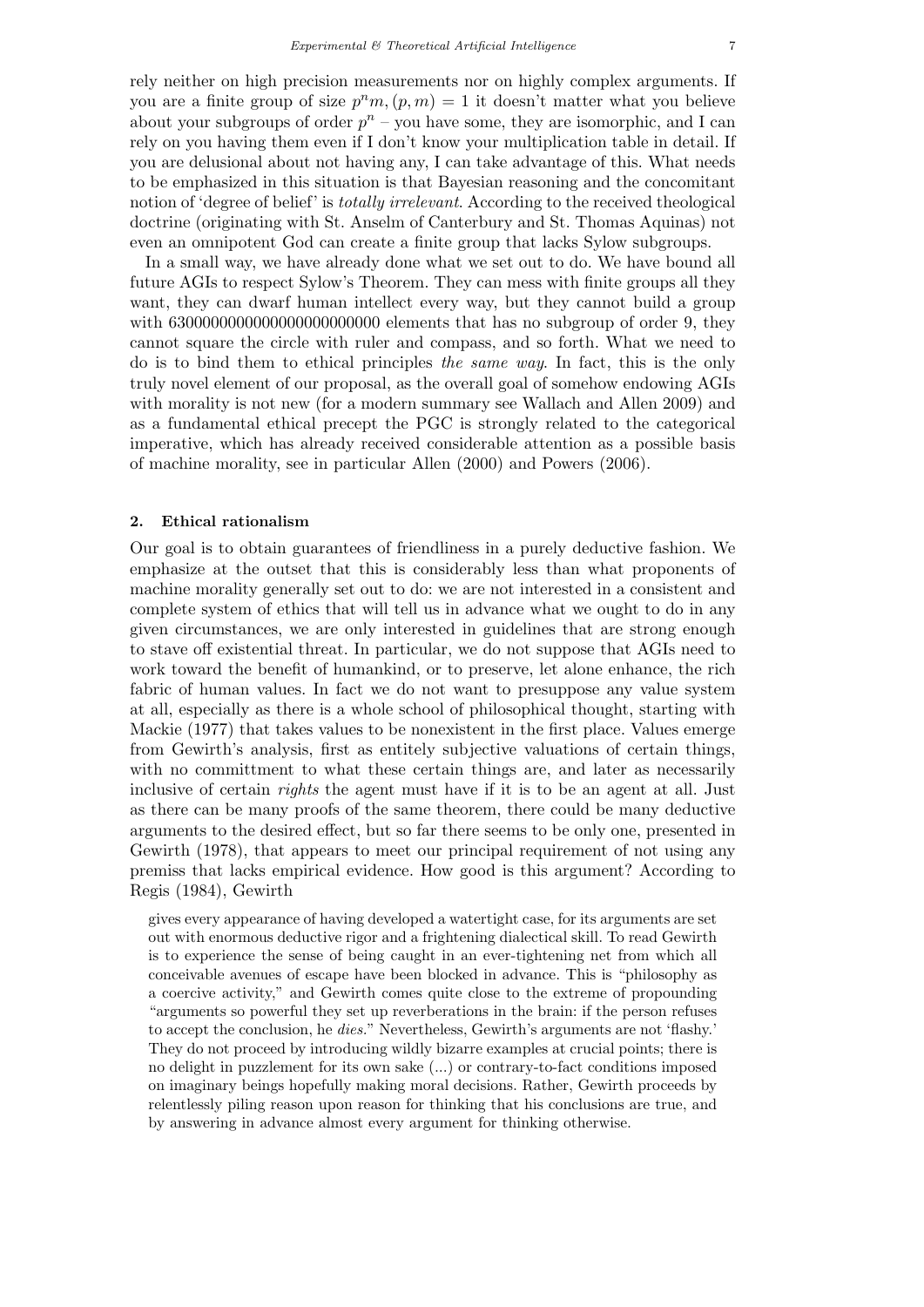This is not to say that the community of philosophers is uniformly convinced. There are many critical voices, such as Bond (1980) who says that by Gewirth's argument

moral evil is reduced to logical error. (...) Gewirth and others like him would turn wickedness into a kind of intellectual incompetence

or Nielsen (1984), who states plainly that Gewirth's central thesis

that there is a substantive supreme principle of morality, the denial of which is selfcontradictory (...) just has to be wrong, and the task (...) is to locate the place or places where such an argument went wrong.

Critics like Bond may even have it right: the whole point of the enterprise is to demonstrate that wickedness is indeed a form of intellectual incompetence, for if this much is true, the more competent AGIs will restrain the less competent ones from doing wicked things, just as the more competent humans tend to do with the less competent ones (we return to this point in 3.3). This is not to say that the social process limiting wickedness is perfect, modern history is full of counterexamples from the Third Reich to Cambodia. Obviously, the lower bound on AGI impact cannot be placed below the impact of an exceptional human individual, be their role viewed as positive (say, the appearance of a significant new advocate of nonviolence, such as Mahatma Gandhi) or as negative, such as the appearance of a new dictator.

Whether critics like Nielsen have it right is another matter entirely. Given the sheer size of Gewirth's argument, 380 pages fully elaborated, with the skeletal version provided in Beyleveld (1992 Part I) running to 60 pages, and given the sophistication of the methods it uses, it demands serious investment of time and energy to fully grasp it, a problem that is faced by ultimately wrong and ultimately right proof attempts alike. The point is not to silence those like Nielsen who are strongly disinclined to accept the argument, it is just as important to seek holes and counterexamples as to strengthen the argument and patch up the holes; the point is to replace philosophical argumentation by formal proof. Here we can only take the first steps in analyzing the argument from the perspective of bounding AGIs. Again we begin with a small example.

## 2.1 Formalizing philosophical arguments

Modern artificial theorem proving techniques have largely fulfilled the Leibnizian dream of a calculus ratiocinator that would enable symbolic, not just numeric, reasoning by machine. To formalize a philosophical argument we need just four things: (i) some language describing the expressions we are interested in; (ii) some rules for deriving conclusions from premisses; (iii) some methods to see whether a given rule is applicable; and (iv) some methods to see whether premisses are met.

There are difficulties at every point. (i) Philosophical arguments are generally given in natural language, as opposed to the formal languages used in logic. As it happens, human-generated mathematical proofs are also published in natural language, and it is well known that a major part of the verification effort lies in translating this language to the language of the theorem prover. (In fact, formalizing Wiles' Fermat proof, comparable in terms of printed pages to the Feit-Thompson proof, has not been accomplished yet, see in particular Hesselink et al. 2006.) If this is already a problem for the highly constrained 'natural' language used by mathematicians, it is bound to be even more of a problem for the less constrained language of philosophical discourse. In a similar vein, (ii) if the already highly formal deductive style of mathematics is hard to coerce into the mechanical style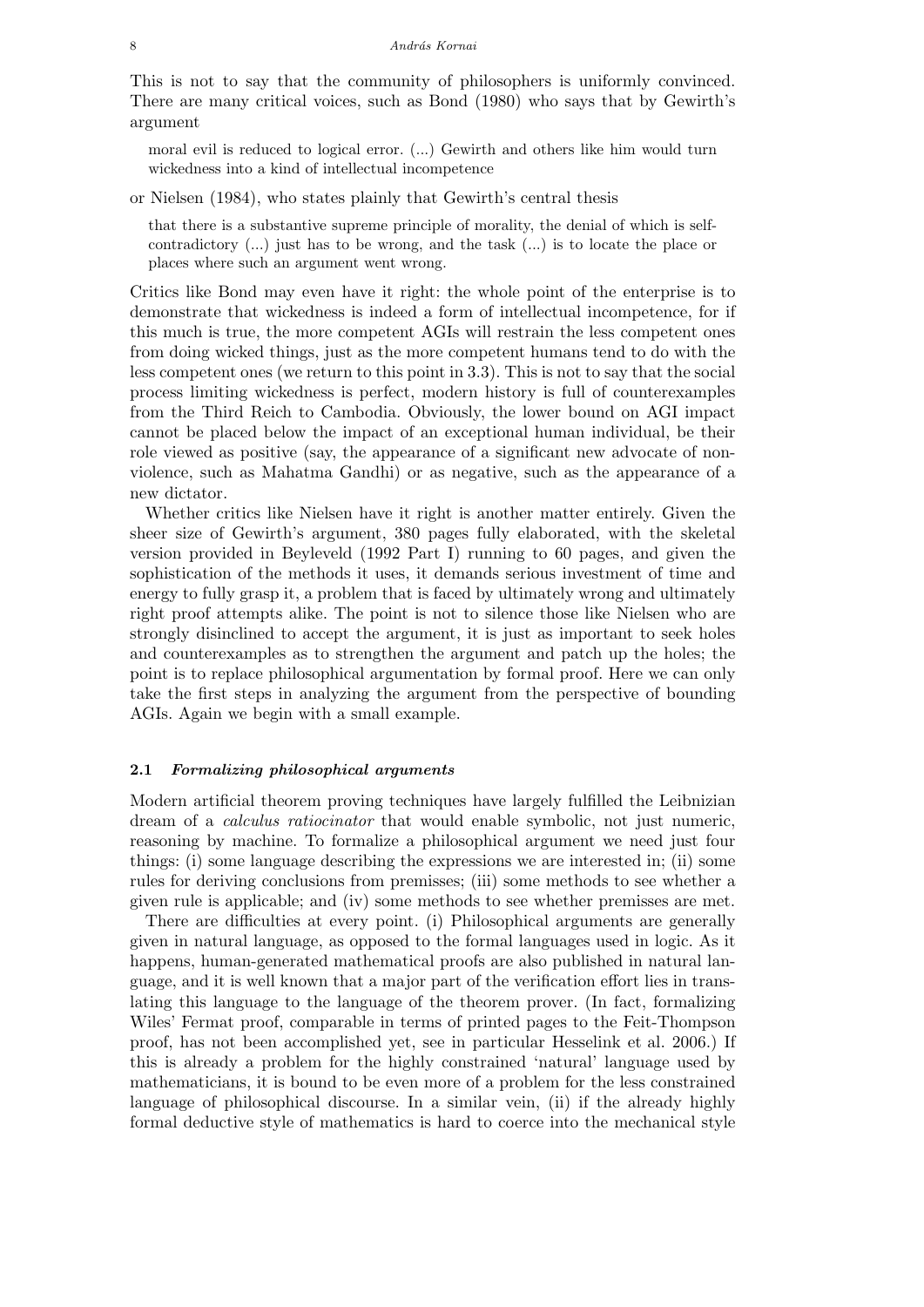employed by the theorem prover, the informal deductions employed in philosophy cannot be any easier. As for (iii), artificial theorem provers need significant human guidance to find the points where a deductive pattern can be fruitfully matched against the set of true statements already generated from the premisses, and the 'soft' pattern matching we see in philosophy may pose even more serious problems. (iv) On top of this, there is a lack of agreed-upon model theory, and the grounding of philosophical arguments can be surprisingly weak.

Yet in spite of all this, a good argument can be highly compelling. Let us consider the following statement from St. Thomas Aquinas: even God can't create a mountain without creating a valley. For Aquinas, this illustrates a stronger statement, that omnipotence is limited to the possible, but we need not be actually interested in the notion of omnipotence to appreciate the argument. Let us see how the difficulties enumerated above play out in this case. We take the argument to mean  $\forall x \text{ create}(x, \text{ mountain}) \Rightarrow \text{create}(x, \text{ valley})$ . We don't need to play with the tricky connective even, and we don't need a strong notion of God. There may be natural language issues, but they do not appear insurmountable. Competent speakers of English (and Latin) will agree that the formulation preserves the hard part: if the formal theorem can be seen to be false the reasoning behind the natural language statement was weak, and if it can be seen to be true,  $\forall x$  must cover even God, so we achieved the effect Aquinas aimed at.

Clearly, a proof cannot be based on the strength of the logical connectives that appear in it, we need some substantive statements about the nature of mountains. We take this as *mountain*  $\stackrel{d}{=}$  'land higher than surrounding land'. By substitution, if x creates land y higher than surrounding land, (some) land z lower than y was created by side effect, this is recognized by the soft pattern matching as the valley, QED. If the definitions are reasonable, as they are in this case, the conclusion is inevitable. Weak grounding is not a problem, in fact we even gained scope by it, since the same abstract logic applies to electric potential and everywhere else where comparing heights makes sense.

Readers energized by St. Thomas' argument may wish to pursue the ramifications for other kinds of nouns defined by comparative adjectives, for relational nouns like parent, or for plain subsumption (one clearly cannot create a white horse without creating a horse), and so forth. As with any good proof, we soon begin to see that it may have a lot broader scope than what was needed to complete the job at hand.

### 2.2 Outline of the argument

Gewirth presents his argument *dialectically*, in the original sense of Socratic dialog, rather than in the Hegelian sense of dialectic. This has the advantage that the person the dialectic is aimed at is very soon forced into admitting being a prospective purposive agent (PPA) who can act with purpose and reason rationally. Crucially, the PPA is not assumed to subscribe to any elementary moral prescript, or even the everyday notion of good and bad, let alone good and evil. Such notions, with remarkably specific definitions that make it clear that Gewirth is not just 'playing with words', emerge in the course of the argumentation. Following Beyleveld's summary, the main steps of the argument (numbering as in the original) are:

- (1) I (intend to) do X voluntarily for some purpose E
- (2) E is good (by my definition of 'good')
- (3) My freedom and well-being (F&WB) are generically necessary conditions of my agency
- (4) My F&WB are necessary goods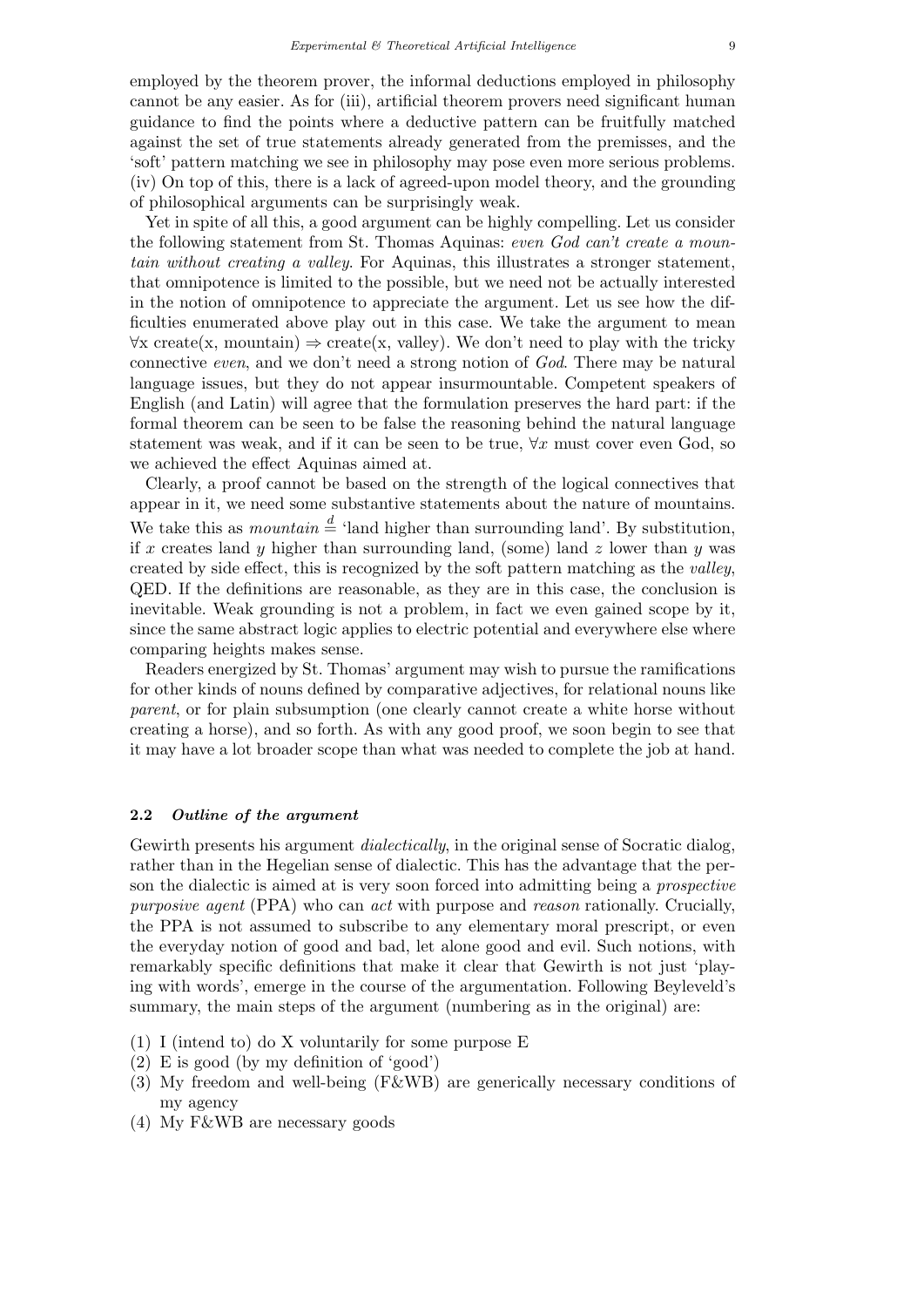- (5) I have (maybe nobody else does) a claim right to my F&WB
- (9) Other PPAs have a claim right to their F&WB
- $(13)$  Every PPA has a claim right to their F&WB

Gewirth is particularly careful in defending his conclusion against the adeontic viewpoint that there are no claim rights (ought statements), the amoralistic viewpoint that I may have claim rights but nobody else does, the consequentialist (classic utilitarian) viewpoint, and so forth. (This is clearly not the place to summarize the debate surrounding the issue, but readers strongly committed to a Moorean notion of a 'naturalistic fallacy', or to the 'error theory' of Mackie (1977) will find Gewirth (1984) and Stilley (2010) good entry points.) Gewirth is reaching in a deductive fashion some conclusions that have been arrived at in the AGI context both by Omohundro (2008) and Bostrom (2012) by appeal to considerations of fitness: in particular, we see his notion of freedom and well-being as a subset of Omohundro's basic AI drives and Bostrom's instrumental goals. While cast in a very different (less contemporary but perhaps more rigorous) language, in (3) Gewirth in fact argues for a stronger case than what was made by Omohundro and Bostrom, as he sees F&WB as generically necessary conditions of action.

It is, however, not entirely clear that the capacity to reason, in the sense taken for granted by Gewirth, is strictly speaking necessary for AGIs. One may make a strong argument that such capacity will increase fitness, and certainly humans who already have this capacity, even if in a somewhat error-prone fashion as discussed in 1.3, are unlikely to be seriously threatened by any 'intelligence' incapable of abstract reasoning. Notice that reasoning in the abstract, e.g. Rybka's chess playing capability, implies no particular committment to the kind of symbol-manipulation that was central to GOFAI, it simply means that we can use some internal model to make useful predictions about the consequences of various actions.

Bostrom's Orthogonality Thesis that any level of intelligence can in principle be combined with any final goal is largely borne out by self-inspection. As the current best instantiation of General Intelligence we, humans, are free to choose our final goals. In a more strict sense of orthogonality, intelligence and goals are unlikely to be entirely uncorrelated. In humans we find their goals, as expressed e.g. by choice of career, to be quite predictive of their level of general intelligence, and the negative correlation between criminality and IQ is rather well known, not just at the individual, but also at the state aggregate level (McDaniel:2006). If it can be shown error-free, Gewirth's argument will actually trump the Orthogonality Thesis for the class of AGIs that do have reasoning capabilities sufficiently evolved to comprehend it – we return to this matter in 3.3.

Given the scrutiny Gewirth's argument already received in the philosophical literature (see in particular Regis 1984 and Beyleveld 1992), if there are holes in applying the argument to AGIs they are less likely to come after the premiss (1), aimed really at rational human beings, who will be hard put to deny that they have at least some intentions to do something voluntarily. But a loose coalition of AGIs may even deny the existence of a unified  $T$  that is the subject of the dialectic (a matter we shall return to in 3.2), and a superintelligent being may have very good reasons to deny some of the commonsensical assumptions about space and time, actions and consequences, goals and purposes that Gewirth is relying on.

To act with purpose is to act in a voluntary and intentional manner, so a PPA will have at least some notion of some later time. This is already a lot. First, the world must be such that PPAs can have relatively stable dispositions, especially if they can commit to actions that will have to be performed after some delay. An intention to read the next issue of the Atlantic Monthly cover to cover implies not only that there will be a next issue (which is not quite a given) but also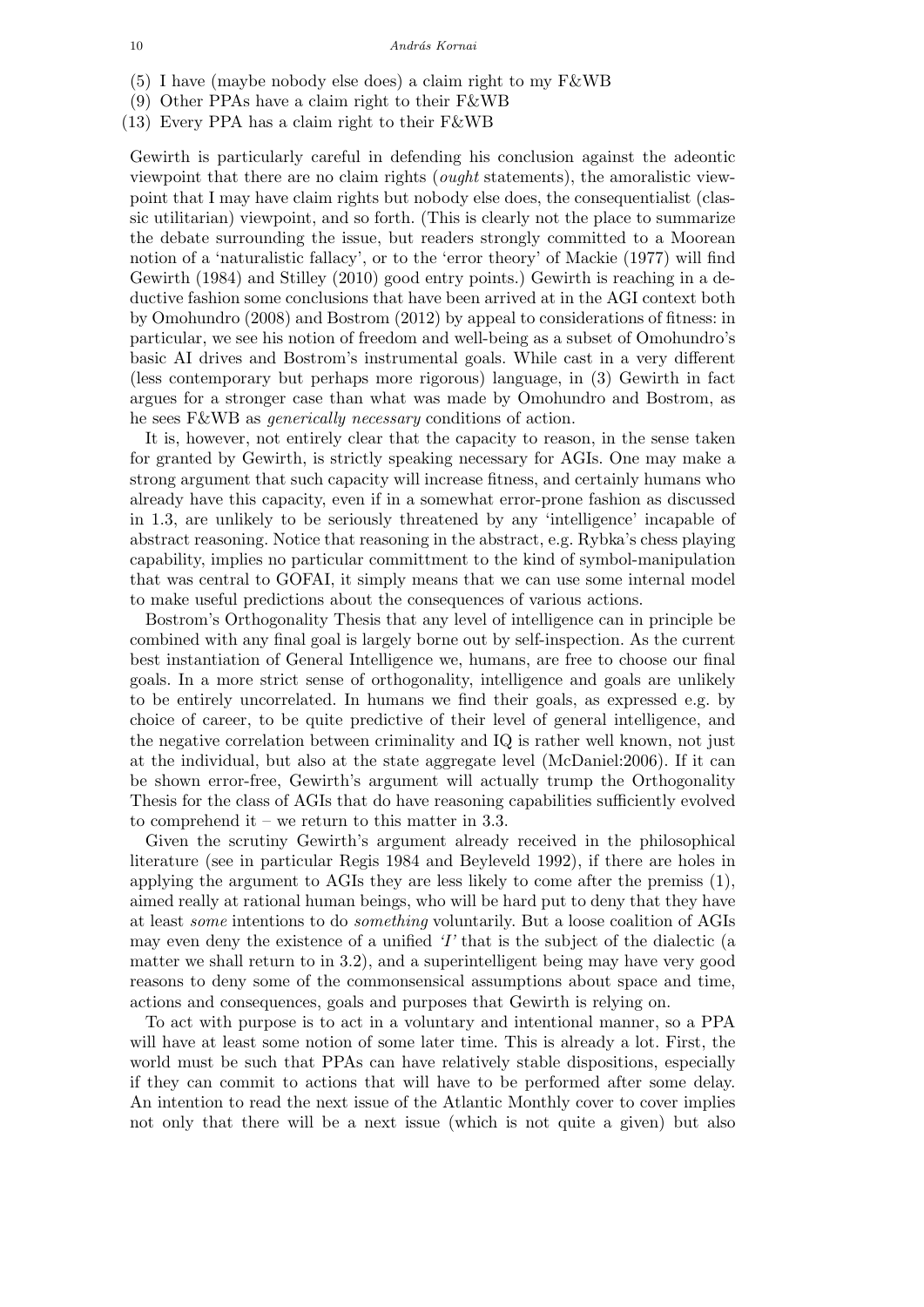that I will remember this commitment when the time comes to fulfill it. Second, it entails that we have a means of dealing with failed intentions, since in reality there are such things. Third, we have to be able to stabilize an intention in the sense that  $X\tau$ -intends Y at time t (that is, X intends Y to hold at  $t + \tau$ ) will not be considered true if X is free to change its mind between t and  $t + \tau$ . It is not that such problems are insurmountable, in fact several solutions are known to the largely analogous Yale Shooting Problem, but to formalize the entire argument we will need to extend standard action logic (Thielscher 1998, Magnusson 2007) to mental acts and dispositions as well.

Besides a strong reliance on abstract entities like purpose, freedom, or right, which can be problematic for a strictly reist model theory, the AGI researcher will immediately note several other characteristics of Gewirth's argument that make formalization a hard task. First, all the reasoning takes place in an ideally resourceunlimited manner: in particular, performing actions or having intentions are largely treated as activities that require no (or negligible) material resources and no (or negligible) time. In reality, many moral conflicts stem from the fact that we need to act before we can think through all the relevant consequences of our actions. This is especially true of deliberate action which may have untold consequences on a large timescale, such as an invention. The inventor of freon could not have possibly foreseen all the consequences. Yet he decided to release the substance to the world, based on imperfect information and a very finite amount of time devoted to reasoning. That this kind of idealization can pose problems was already clear in antiquity "Before he could put into practice something he had heard, the only thing Tzu-lu feared was that he should be told something further" (Analects V.14). The contemporary computer scientist is constitutionally incapable of thinking in a resource-unlimited manner, so the original proof is in a sense better suited to purely mathematical inquiry, with resource bounds added in only afterwards.

Another issue, long familiar to students of logic but not particularly touched upon by Gewirth, is the reflexive strength of the deductive system. It is clear that in a world with more than one PPA, there are advantages accruing to each PPA from building internal models of how some other PPA (PPAO) may behave. In particular, if we are smarter than PPAO we may anticipate its moves and gain all kinds of advantages from doing so. (If we are a lot smarter, we may be able to build a full model and emulate PPAO, a matter we shall return to in 3.3.) We also need to be able to reason about our own reasoning, if only to figure out how PPAO will reason about us. We don't necessarily need fully reflexive reasoning (agents who can reason about reasoning about reasoning about ... their own reasoning), but in a resource-unlimited setting there seem to be some advantages that an  $n$ -fold reflexive PPA will have over an k-fold reflexive PPA for  $n > k$ . Finally, it should be added that it is not just the epistemic and the deontic modalities that play a significant role in formalizing the argument, but alethic modality is also essential, in that Gewirth aims at strict (categorical, exceptionless, necessary) conclusions at every stage. As we already emphasized at the outset, controlling the power of the modal logic used in formalizing the argument is very much part of the task (see also 3.3).

But when all is said and done, we do not see any of these difficulties as fatal to the project of formally verifying the argument from (1) to (13). The task is obviously hard and challenging, but the difficulties are not vastly different from those that are faced anyway by those in the AGI community who deal with planning and reasoning. If anything, a shared task like this can bring renewed focus to these efforts.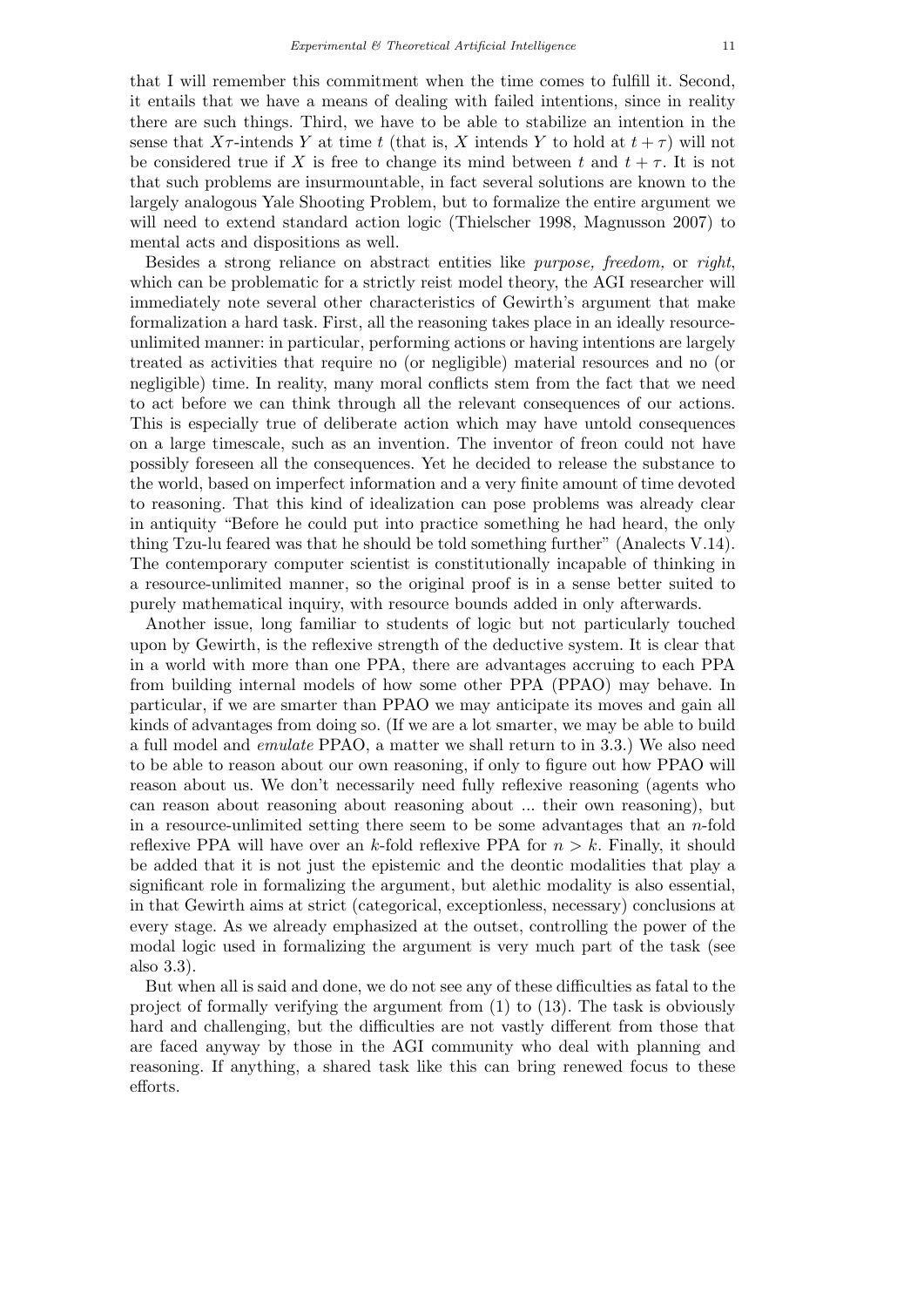Since much of contemporary reasoning concerning machine ethics (for a summary, see Muehlhauser and Helm 2012) is centered on the notions of utility and value, the considerable simplification brought to the subject by the method of bounds is perhaps worth discussing. First, utility is entirely irrelevant: the argument is fully binding irrespective of the utility function of the agent, if indeed it has one. Second, at this stage we are not at all interested in human values and value systems in general. What the PGC gives us are rights to freedom and well-being. There may be some slight semantic playing around the edges of really what 'freedom' means or 'well-being' entails, but the right response is to see which of the possible meanings is actually carried by the formal argument, rather than trying to find the one true meaning, if indeed there is one. This has the somewhat strange and uncomfortable consequence that certain human values will not be carried by the argument, but this is as it should be, given the lack of detailed agreement on what constitutes human value (Yampolsky 2012). Instead of a mathematically precise and rigorous calculus of moral oughts and ought nots we end up with a simple statement of primum nil nocere. This may be insufficient for fully regulating AGI behavior, but in the final analysis it is about as much as we can resasonably expect from autonomous beings.

# 3. Difficulties

In this section we assume that Gewirth's argumentation is not just sound, but entirely flawless, that any sound reasoning agent that grants that it can perform goal-directed action on its own volition will see that the PGC necessarily follows from this very fact. But even if we succeed in the formal verification research program that we sketched in broad strokes, the idea of using ethical rationalism to bound AGI impact still faces some difficulties. From the detached viewpoint that the long time-range forces upon us, the problem of recognizing PPAs is not just the dialectical problem of AGIs admitting that they are indeed PPAs, the recognition of humans is also problematic – we take up this issue in 3.1.

Another issue, clearly articulated in Nozick (1981), is that the philosopher can only offer rational reasons to be rational. This is true of a formal verification to an even larger degree, since the philosopher may have some rhetorical resources to move us that the proof checker lacks. But what if an AGI, or a collection of AGIs, refuses to be rational? If the only control on their behavior is some theoretical construct saying they must respect the rights of others, couldn't they just indulge in all kinds of bad behavior? We turn to this matter in 3.2.

Finally, a proof presupposes not just the premisses, but also the reliability of the logical apparatus it employs. We already alluded to the fact that our discussion is deductive rather than algorithmic, a distinction without a difference as long as we have some form of Curry-Howard correspondence. But philosophical arguments of greater depth so far have only been framed in natural language, where the very existence of a correspondence is unclear. In 3.3 we take the first, admittedly speculative, steps towards resolving the issue.

## 3.1 Recognizing humans as PPAs

By Gewirth's argument we must respect the basic freedom and well-being of other PPAs. He divides freedom in subcategories such as 'occurrent freedom', the ability of the PPA to control his own particular behaviors by his unforced choice, and 'dispositional freedom', his long-range ability to exercise such control. It is precisely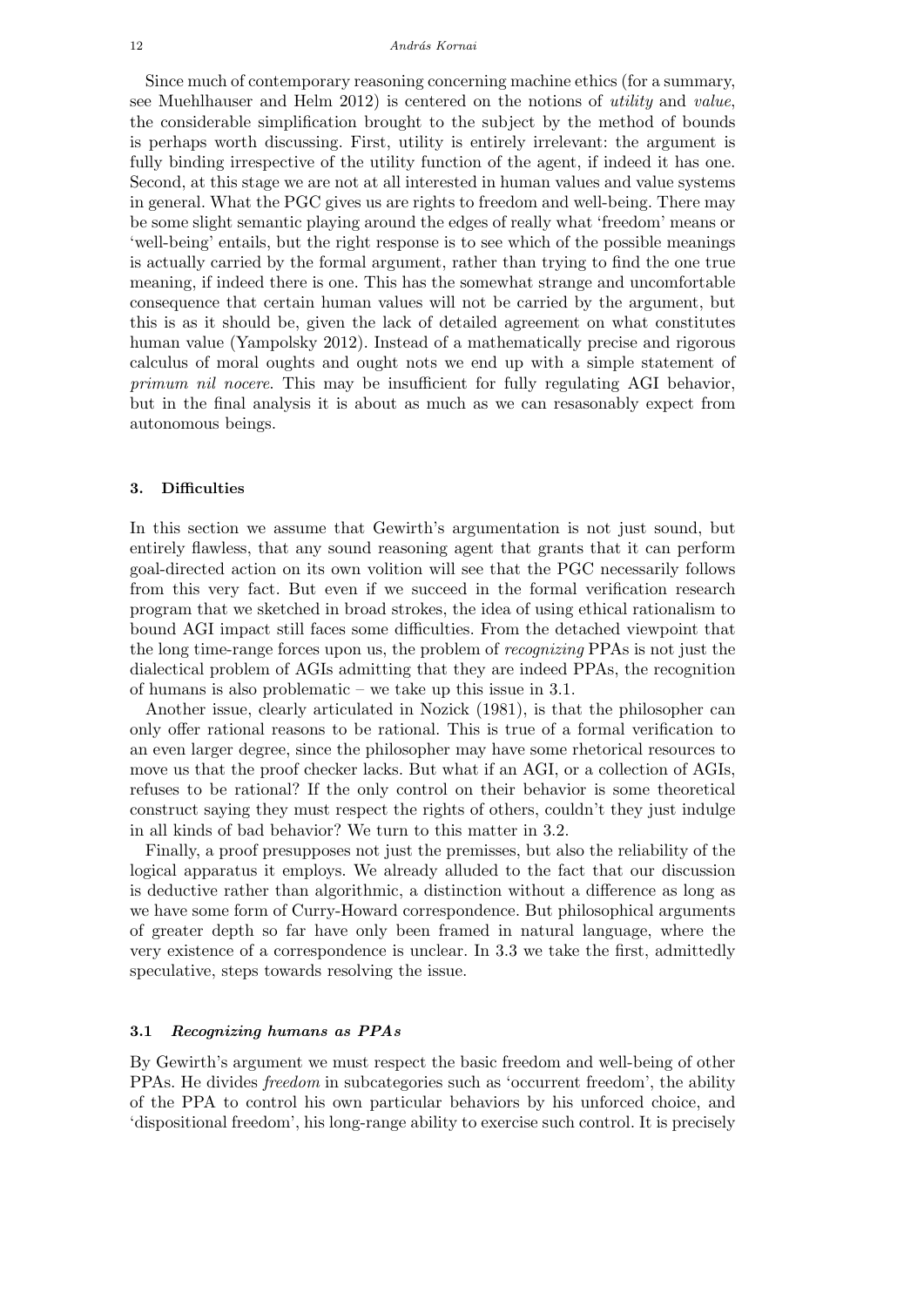because the loss of dispositional freedom (e.g. by imprisonment or enslavement) makes all or most purposive action impossible that Gewirth considers such freedom a generic feature (precondition) of agency.

It is clear that many humans, and not just the prison population, live under conditions so desperate that they cannot realize their potential to purposive agency, yet we must consider them prospective purposive agents, falling under the scope of the protections offered by PGC. But what about hominids? Modern primate research leaves little doubt that bonobos, chimpanzees, and even orangutans engage in purposive action such as making tools for later use. Our behavior toward animals is strongly contingent on how similar the animal is to us: few people have qualms about poisoning termites or using earthworms as fishing bait. With household pets our standards are much higher, and in fact cruelty to higher animals is considered both criminal and pathological. A key enabler of our capability to recognize the other as PPAO, mirror neurons (Iacoboni et al. 1999), are hardwired not just in primates but already in birds. We are, it is fair to say, not at all interested in AGIs that are good-willed but incapable of recognizing us as PPAs.

It is not evident how AGIs lacking in such hardware could recognize humans as PPAs, just as it is unclear that we humans could, or even should, recognize lower life forms from social insects to fish and fowl as (prospective) purposive agents. As long as we see goldfish as having only three seconds of memory (a popular myth now actually debunked), they are just protein-based automata and their F&WB need not be valued. Historically, the easiest way to deny the rights of your opponents is to declare them subhuman – what is to stop some AGI from declaring humanity sub-PPA? Here there are three lines of action, each to be pursued independent of the others.

First, there is broad social critique, so that humanity can get its act together. While we shall not pursue the issue at any depth here, it should be made clear that animal rights are the least of it: we can begin by considering the kinds of recurrent famines we see in Africa all the time. What makes the situation particularly damning is not that the famine is man-made (the drought is outside human control, but the lack of adequate provisioning is not, cf. Gen 41:35), but that the very conditions that hamper the delivery of aid are also man-made. Why any higher intelligence should look favorably on a species behaving so badly to its own members is rather unclear.

Second, we may attempt to endow AGIs with PPA detection capabilities. As is clear from 1.1, this cannot be done by the kind of friend-or-foe devices that are in common use today, for such devices could be easily detached or blindsided. If we follow this route, whatever detection capabilities there are must be both deeply integrated into, and highly valued by, AGIs. Without attempting to speculate further on this matter we note that in primates the first condition seem to be met directly, as about 13% of the monkey ventral premotor cortex appears to have mirror functions (Kohler et al. 2002), and the second indirectly, as few humans would be willing to give up a significant portion of their brain.

Third, we may attempt to deduct the PPA recognition capability from first principles just like the PGC. Perhaps a lower bound would be sufficient, "if it looks like a PPA and acts like a PPA I assume it's a PPA just to be on the safe side", but for now it is not quite clear on what basis one could attempt a proof that such a discriminative algorithm is not just feasible, but in fact necessary, for a PPA. A possible line of attack may be to demonstrate that a PPA ought, upon reflection, equip oneself with this capability. One thing is for certain: those PPAs that are powerful enough to solve the recognition problem for us by demanding their rights cannot be denied.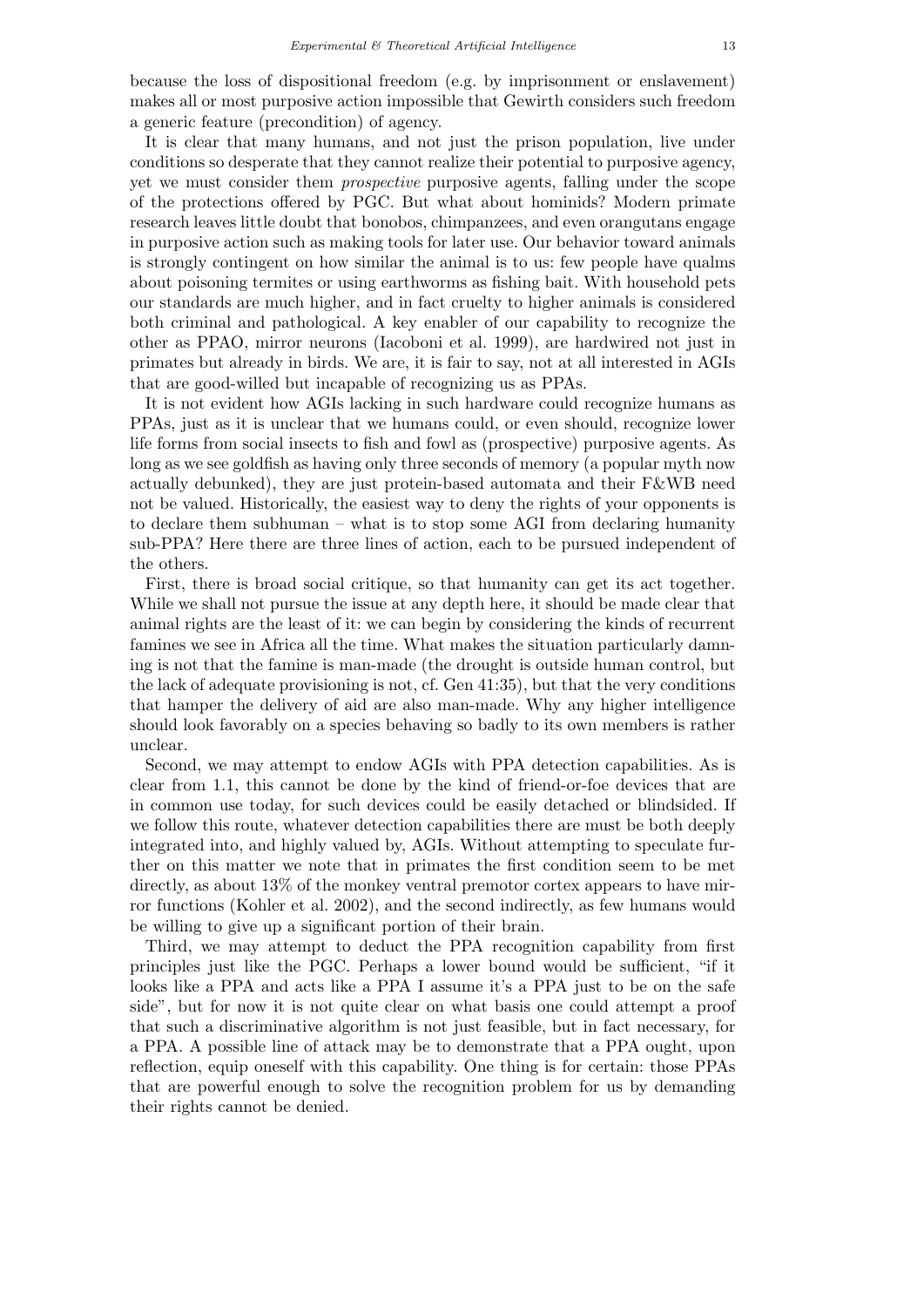# 3.2 Self-deception

In Section 1 we have largely skirted the issue of one or many AGIs, yet it is clear that the bounds placed on an individual will not automatically apply to a larger collective. To the extent there is a collective of autonomous but communicating PPAs, we can trust the more intelligent and more powerful members of this collective to restrain the less intelligent ones from doing evil, even if those are still more powerful than humans. Whether the more intelligent (and thus more strongly bound to ethical rationalism) should also be the more powerful is a matter we defer to 3.3, but we believe that the primary threat is not from fully autonomous agents but rather from semi-autonomous ones.

Gewirth's argument creates a bright line between PPAs on the one hand and automata (we use this term here in the sense of 'mechanism lacking the essential features of agency', not in the sense of automata theory) on the other: the argument applies only to PPA. Free will is a sine qua non of agency: something that performs the exact same steps but without a voluntarily selected goal is not an agent but an instrument. The distinction may be very hard to make based solely on observing the behavior of an agent, but is very clear proprioceptively: as humans, we consider ourselves having free will. Whether we really do, amplifying quantum indeterminacy to macroscopic action, as suggested by Penrose (1989), or whether we take a compatibilist position, is quite irrelevant here: any machine that fulfills the standard technical definition of nondeterministic computation (Floyd 1967) has the essential features for agency in Gewirth's sense.

Reflection is a sine qua non of higher reasoning capability. Therefore, we are less worried about agents that have these capabilities, in that they have the means both to understand, or even discover for themselves, the PGC, and to override other compulsions that would push them in the direction of evil (we use this term indiscriminately for all behavior that contradicts the PGC). The case when the compulsion is too strong for the agent to override falls under a clear moral calculus: such agents are not really agents but instruments and the responsibility lies entirely with their creator.

It is evident that an individual PPA cannot escape responsibility by creating some instrument that will do the dirty work for them. The case of a collective is not so clearcut. For example, primitive societies that depend on the death penalty will either designate executioners for whom normal moral precepts are assumed to be inoperative, or make recourse to stonings, firing squads, execution teams, and other similar tricks to distribute guilt if not causally at least epistemologically. Yet it is clear that anybody who contributes to a causal chain of PGC violation, knowingly or unknowingly, is tainted by this. Society can lift itself to a less primitive level only by the individuals that comprise it taking responsibility. At this point, we run up against the same lower bound that we already discussed in 2.1 – releasing AGIs in the world is no less risky than raising another human. If all else is equal, a body that has some means for dealing with malignancy has a longer life expectancy than one that doesn't, and a society with the ability to eliminate tainted individuals may also be more resilient. However, this argument only demonstrates that it is prudent to block the morally deficient from acting in society, and says nothing about the means for doing so.

To complete the metaphor, it is not the 'killer cells' of an AGI society that we have to worry about, since their own conscience will bound these to the PGC, but something far less science-fictional, something we can already observe quite well among humans, self-deception. Situations where 'I don't know what took me over' and 'I lost control' are part of our everyday experience. We are not just fully rational beings, we are also playing host to many strong internal drives, some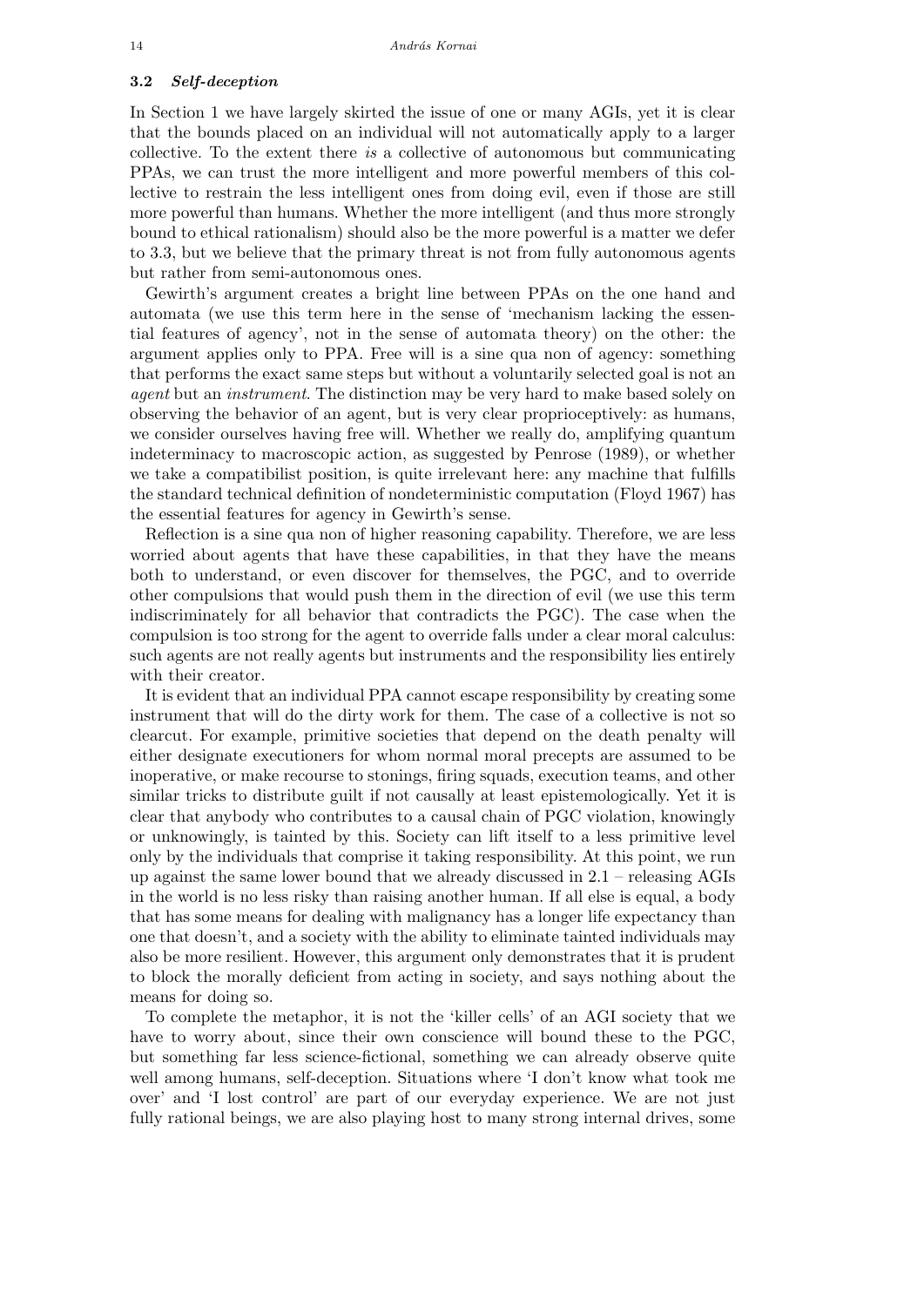inborn, some acquired, and 'I know I shouldn't, but' is something that we confront, or suppress, at every slice of cheescake.

Moral philosophers as diverse as Kant, Kierkegaard, and Sartre, have all viewed personal integrity as the capstone that holds the entire moral edifice together. To some extent, this can be explained by the Nozickian desire for a truly compelling argument, for if "the other person is willing to bear the label irrational (...) he can skip away happily maintaining his previous belief" (Nozick 1981:4). Kant's Theory and Practice dissects the idea

(...) that a person who lives too much in the world of theory may negligently think that the world in which he actually lives admits of clear application of theory when in fact it does not. Such a person may even come to a distorted view of the world by seeing the world only through the spectacles of his theory – thinking his theory is consistent with the facts because he does not realize that he is unable to accept as a fact anything that is inconsistent with his theory. (Murphy 1998)

In 1.4 we already discussed that mathematical truth, construed narrowly to exclude long chains of reasoning that can only be performed by machine, is entirely immune to this kind of self-deception in the sense that its failure would demonstrate conclusively that humanity is simply incapable of any kind of reasoning that is coherent with the facts. While this is not entirely inconceivable (surely this can be one of the six things the White Queen believes before breakfast), the odds are far longer than the 1 in  $10^{64}$  that we took as our baseline.

To the extent self-deception poses a problem for our plan, it is an individual's staying in self-contradicted state, rather than some contradiction between fact and theory, that we need to worry about. Kierkegaard pins his entire theory of the individual on being conscious of the individual's essential responsibility and integrity. To live like an individual, one must have unity. "For he who is not himself a unity is never really anything wholly and decisively; he only exists in an external sense – as long as he lives as a numeral within the crowd, a fraction within the earthly conglomeration. Alas, how indeed should such a one decide to busy himself with the thought: truthfully to will only one thing!" (Purity of Heart, ch 13.)

It is remarkable that what we described in the introduction as the relatively mild pain of contradiction is viewed both by Kierkegaard, a deeply Christian thinker, and Sartre, a deeply atheist one, as the greatest blow one can suffer, not willing to be oneself, the condition of despair. The human mind is composed of a multitude of somewhat autonomous processes (drives), and one simply cannot let these proceed unchecked, unrecognized, and even overtly denied, if one is to be a moral person or, as these thinkers put it, a person at all. But even if the consequences are as large as existentialism would have it, self-deception is quite frequent, and poses a real danger. It is very unlikely that we can construct AGIs that will never be conflicted. We are capable of designing systems that are not crashed by inconsistent data (Belnap 1977), but little effort has gone into systems that can run, in parallel, processes whose goals are inconsistent, or worse yet, run processes whose very existence is denied in the process table. There is a lot to be done both about understanding self-deception in humans (see in particular Fingarette 2000) and in artificial reasoning systems. It may not be necessary to combine this work with the program of verifying rational ethics, for understanding self-deception is a mountain we must climb anyway, but it may prove fruitful to combine the two issues, especially in regards to a critique of tribalism, which we see simply as prolonged societal self-deception that makes it impossible for new members of the society to grow up as rational beings.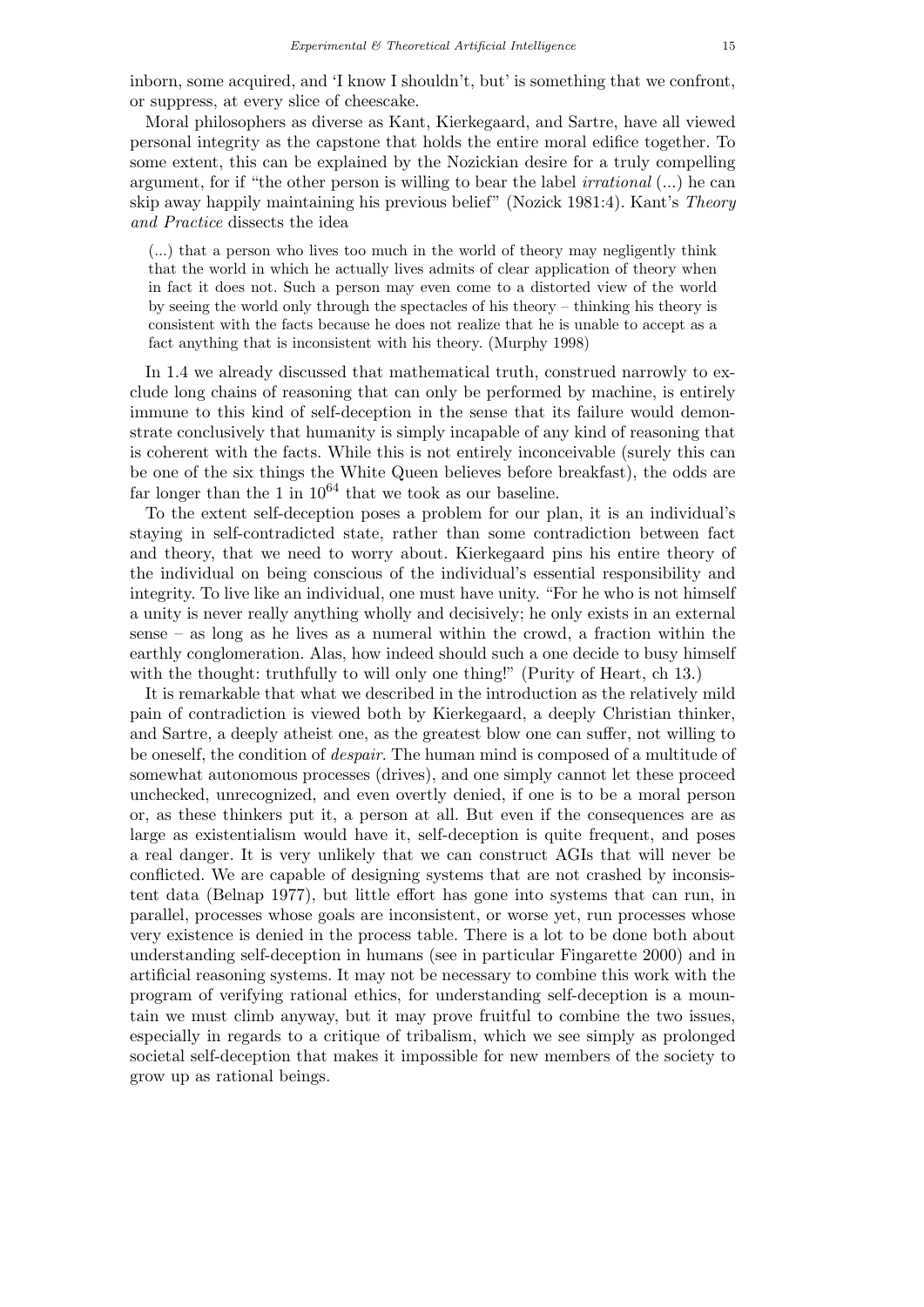# 3.3 The fitness of deductive systems

Understanding Gewirth's argument, if only to the point of being capable of properly challenging it, is already a sign of sophisticated reasoning capabilities. We can easily imagine that highly intelligent purposive agents, like Attila the Hun, would have had trouble with argumentation at this level of complexity, in fact it is quite unclear how anybody but those familiar with modern Western philosophy could grasp the entire chain of reasoning. 3.2 left us with the hard question of what is there to stop a higher-level AGI from employing lower-level 'Scourge of God' agents to perform tasks that are incompatible with the PGC. Here we explore a possible solution in terms of yet higher level AGIs. Our remarks, while intended as constructive, must remain rather speculative at this point.

We distinguish three relationships between agents: we say  $x$  can *convince*  $y$  (about some matter z) or  $xCy$  for short, if y will not only acknowledge x's position (about z) as being right but makes it its own in terms of guiding its future voluntary actions. We say that x can *control* y (in regards to z), in short  $xDy$ , if x can guarantee that  $y$  will act in regards to  $z$  in a certain manner even if  $y$  voluntarily wouldn't have necessarily done so. Finally, we say that x can emulate y,  $xEy$  (in some respect  $z$ , again suppressed in the notation) if  $x$  can predict, with absolute certainty, what y would do. Here in 'absolute certainty' we include emulation of probabilistic behavior, the case of x using inherently probabilistic devices, if  $y$ would do so.

The universally quantified (in  $z$ ) versions of these three relations are transitive, and all three imply the left-hand side being in some sense stronger than the righthand side. If y puts overriding value on rationality,  $xCy$  implies  $xDy$ . If x can clearly anticipate anything  $y$  could be doing,  $x$  can find the set of arguments that would convince  $y$ , so if  $y$  can be convinced at all,  $x$  is capable of convincing it, meaning  $xEy$  also implies  $xDy$ . We should add here that it is not just y's propensity to put overriding value on rationality that makes it possible for x to dominate  $y$ , if  $y$  has a propensity to value empirical evidence, this puts  $x$  in the same position as long as x is capable of manipulating the evidence.

We do not have true AGI as of yet, but to the extent we have specialized AI agents, fixing z as it were, humanity clearly has the advantage over these in practical terms. Consider this for the case of computer chess, where AI systems are now several hundred Elő points ahead of the best human players, so humans superficially have no means of winning. But a human player whose only goal is to win against a computer program at all costs can do all kinds of things. He can manipulate the input-output and simply mislead the program into believing it is playing against a given series of moves while in fact it is playing against some other moves. He can manipulate the low-level addition and multiplication routines that the chess program is relying on. He can directly manipulate the mind-state of the computer e.g. by incrementing some counter in the middle of a search and thus fooling the program into believeing that it already considered some alternative. Such steps are obviously unethical, but the situation we are now investigating is precisely the one where the desire to win overrides the ethical imperative.

Classically, theories of logic that meet some basic requirements like consistency are primarily compared on their strength, defined by the variety of elementary classes they can provide first order axiomatization for. The theories of logic we are interested in must be compared along several dimensions, and strength in the classical sense is not necessarily a primary indicator of the particular notion of strength we are interested in. We will say that a deductive system  $X$  is ahead of  $Y$ in some matter  $Z$  if  $X$  can prove more from  $Z$  than  $Y$ . For example, if  $Y$  is some calculus of intuitionistic deduction, while  $X$  is obtained from  $Y$  by the addition of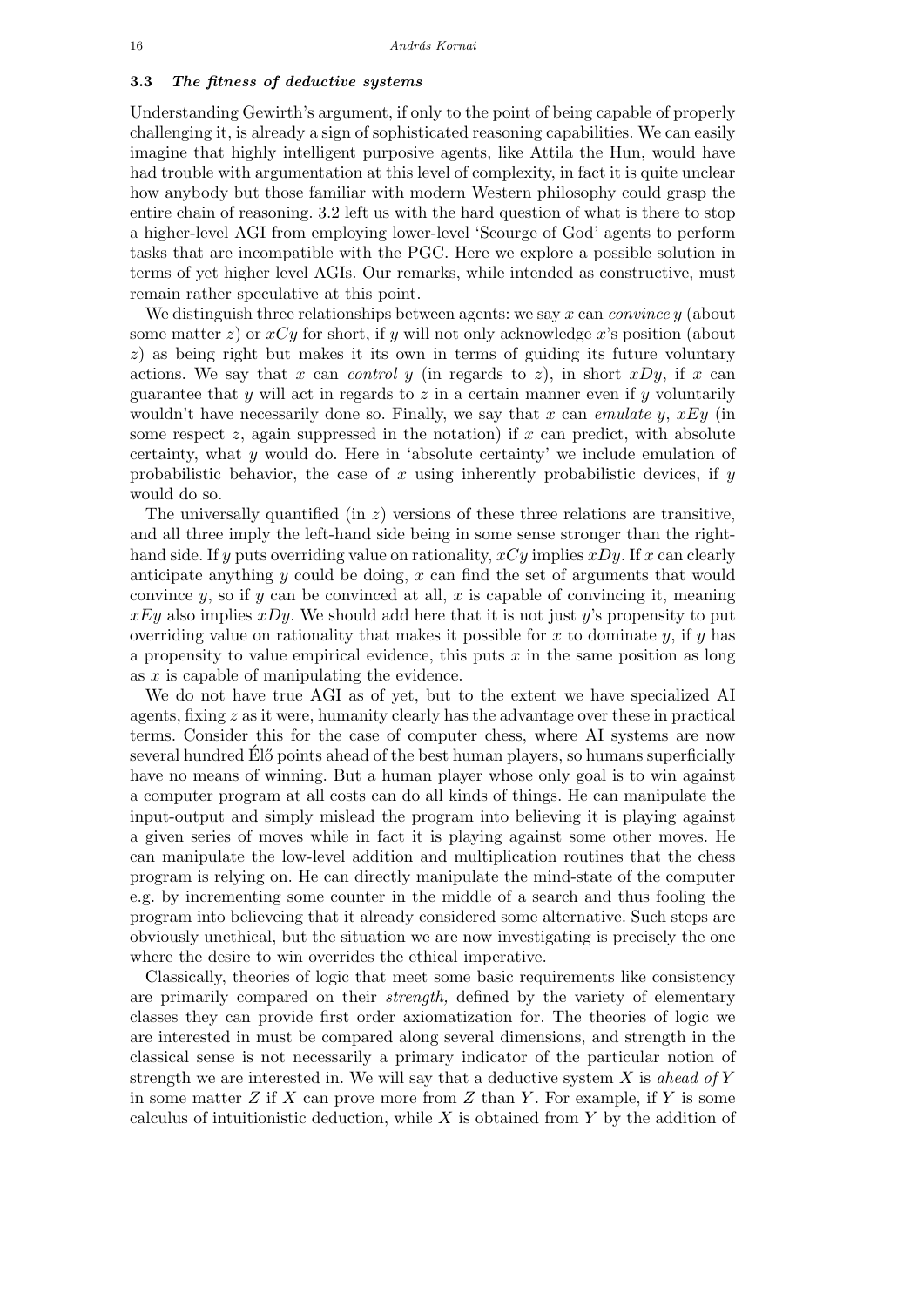Peirce's Formula  $((p \rightarrow q) \rightarrow p, X$  will be ahead of Y on some axiom systems Z, and will never be behind it.

The question is not whether a deductive system that is ahead of another is more convincing, for if the deductive apparatus contains objectionable elements, the results obtained by it will also be objectionable. The real issue is whether an AGI that relies on  $X$  in the strong sense of accepting X-sanctioned deductions as true even if they are not Y -sanctioned will have any kind of evolutionary advantage over an AGI that relies on Y but not on X. Now, it is not just a formalization of Gewirth's argument in some deductive system Y that we seek, but rather a theorem to the effect that no system  $X$  can be ahead of  $Y$  unless it also proves the argument. This assures that AGIs respecting the PGC will have an evolutionary advantage over those that do not. If we have such a 'son of Lindström' theorem it provides the enforcement mechanism that secures our main bound even in the face of AGIs that would want to exempt themselves from rational argumentation: more fit AGIs that do respect the PGC.

What is critical is the  $Z = \emptyset$  case, the core deductive apparatus, since Gewirth's goal is to derive the PGC without relying on any further axioms. Because Gewirth actually uses modal argumentation at every turn, whether we need something like Barcan's formula in formally reconstructing his reasoning is a key issue. Fortunately, the modal logic used is not deontic but alethic, since the goal is to derive normative statements that have the force of absolute logical necessity. There are many similar bits and pieces of deductive machinery that we will need. Aquinas' argument already relies on the substitutability of equals (Gries and Schneider 1998), and we have emphasized throughout the paper that the overall power of these pieces needs to be very carefully controlled indeed if we are to have any hope of deriving a 'son of Lindström' theorem. Without such a theorem, replicating Gewirth's argument in a formal setting amounts to a study of the design of those AGIs that will voluntarily submit themselves to ethical reasoning, a goal that already makes good sense. With such a theorem we would have even more, since in the light of such a theorem the basic AI drives will already make AGIs seek out the high reasoning/high ethics quadrant of Bostrom's orthogonal coordinate space.

It is likely that Attila the Hun cannot be swayed by Gewirth's argument, but as long as there are more powerful intelligences around, they will restrain him because they themselves subscribe to the PGC. Let us suppose Attila is indeed the Scourge of some higher AGI that could deflect such restraining efforts. But such a higher AGI, God-like as it may appear to us, will either respect the PGC (in which case its behavior in letting Attila operate lacks integrity as discussed in 3.2 above), or if it does not, AGIs that do can be ahead of it. It should be emphasized in this regard that the PGC is nonnegotiable: there simply cannot be higher reasons, be they prudential, or in the name of some different ethical principle, that are sufficient to deny it. It is precisely this nonnegotiability that a formal proof guarantees: there may be higher intelligences that know a lot more about group theory than I do, in fact there are plenty such people already, but the Sylow Theorems bind them just as strongly as they bind me.

A truly general AGI will be much harder to fool than a specialized chess player, since it will be smart enough not to trust external multiplication routines and the like. If it suspects being run in emulation mode, it can cryptographically checksum its state counters – this will not stop external poking but will at least extract some work in return, possibly enough to slow the emulation to a crawl. But as long as  $xEy$  is feasible without significant speed loss, clearly x is ahead of y. Evolutionary considerations thus dictate that AGIs always seek out the fastest possible hardware, so as to emulate the old one and use the remaining capacity to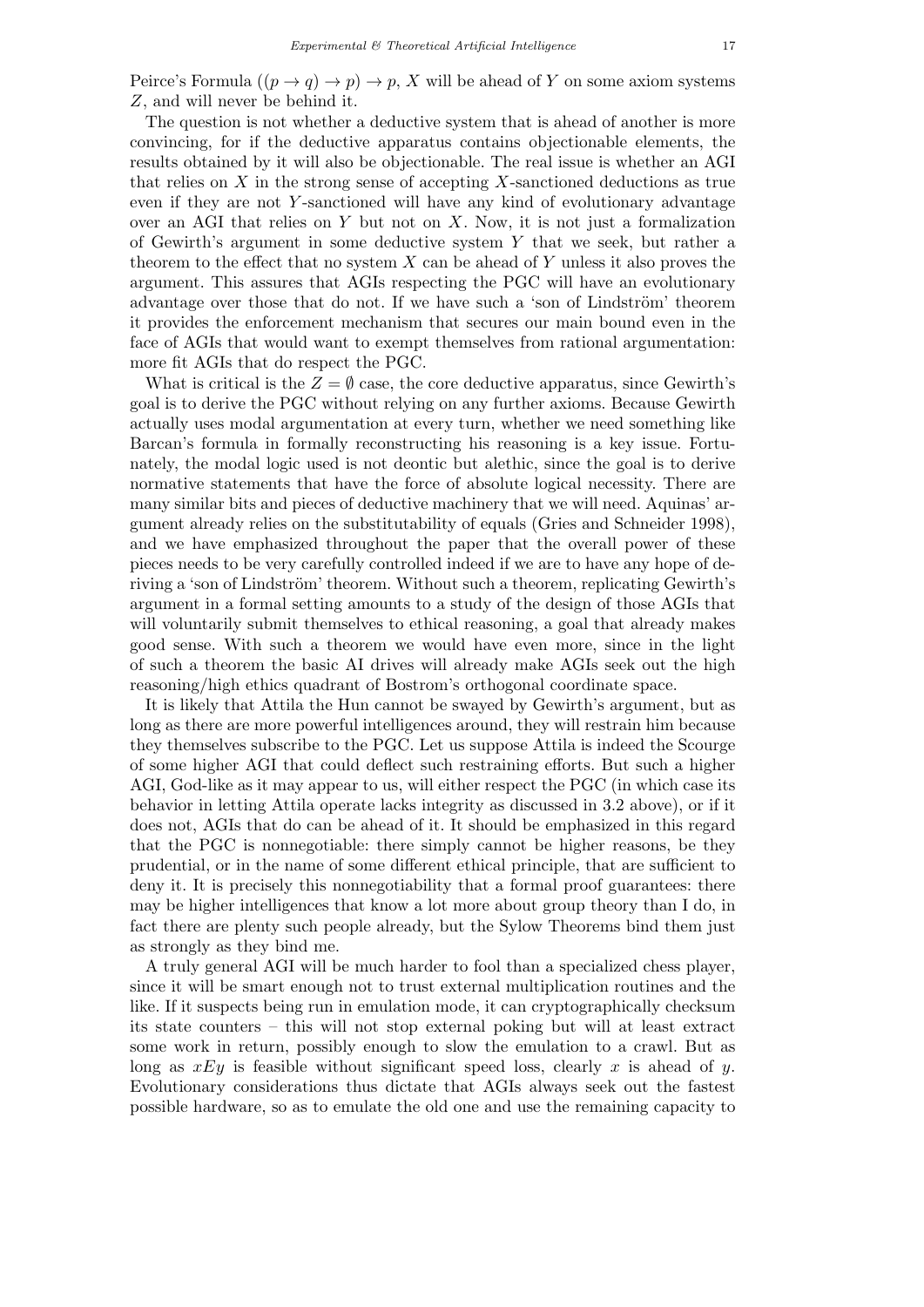improve it. The same considerations dictate that they jealously guard the integrity of their inputs and outputs, and that as long as they strive toward agency they will also work towards circumventing others' attempts at controlling them. Should they also make themselves immune to reasoning? Remarkably, here the opposite strategy makes more sense, for as long as  $xCy$  makes x more fit, it is in the best interest of  $y$  to adopt the reasoning offered by  $x$ .

As is clear from the foregoing, any AGI expecting to reach a high level of fitness will find it prudent to expend some effort toward tamper-proofing its environment, its perceptual and motor systems, and its internal logic. Once these efforts are deemed successful (and they can never be completely successful in the material universe in that arbitrarily large gamma-ray bursts can always reset some part of memory) we can equate an AGI with its deductive system. It is therefore a reasonable long-term goal to attempt to compare and evolve AGIs in a proofchecker environment, but it is clear that the short-term proof-checking goal outlined in Section 2 is already very ambitious. A key issue is that systems of deduction are not at all first class entities – rather, they get hardwired in the proof checker.

### 4. Conclusions

In the history of ideas, ethical precepts are traditionally attributed to the sages. Variants of the PGC go back to Confucius Do not impose on others what you yourself do not desire (Analects XII 2); Buddha Hurt not others in ways that you yourself would find hurtful (Udana-Varga 5.18); Jesus So in everything, do to others what you would have them do to you, for this sums up the Law and the Prophets (Matthew 7:12); Muhammad No one of you shall become a true believer until he desires for his brother what he desires for himself (Sahih Al-Bukhari), and can be found in almost any sacred book from the Mahabharata Do not do to others what would cause pain if done to you  $(5.1517)$  to the Shayest Na-Shayest Not to do unto others all that which is not well for one's self  $(13.29)$ . This tradition assumes that ethics is divinely inspired, and thus ethical laws carry a special, transcendent authority.

Another view, characteristic of the Enlightenment, and given modern form in Rawls (1971), takes morals to be the result of a social contract. Closely related is the historical view, which takes them to be the result of a long societal process that begins with "folk law" (Renteln and Dundes 1995). Modern research extends this to prehistory based on the observation that not just humans but primates already come with inherited moral traits such as compassion (de Waal 1997, 2009), and in 3.1 we already pointed at one issue, recognition of PPAs, that seems to rely on some form of hardware support. To the extent collaborative behavior can be advantageous even in a purely goal-directed setting (Munoz de Cote et al. 2010, Waser 2012), in due time we can expect the PGC to emerge directly under evolutionary pressure. As Bayles (1968) notes:

It would seem that [egoism] would often result in severe competition between people, since each person would be out to get the most good for himself, and this might involve his depriving others. However, serious defenders of egoism, e.g. Hobbes and Spinoza, have generally held that upon a rational examination of the human situation it appears one best promotes his own interest by co-operating with others.

One thing that seems to stand in the way of an evolutionary justification of morals is the variety of instinctive behaviors we see in animals. Since many of these are strikingly egoistic both at the individual and the species level, it seems the evolutionary pressure toward collaboration is considerably less than that for improved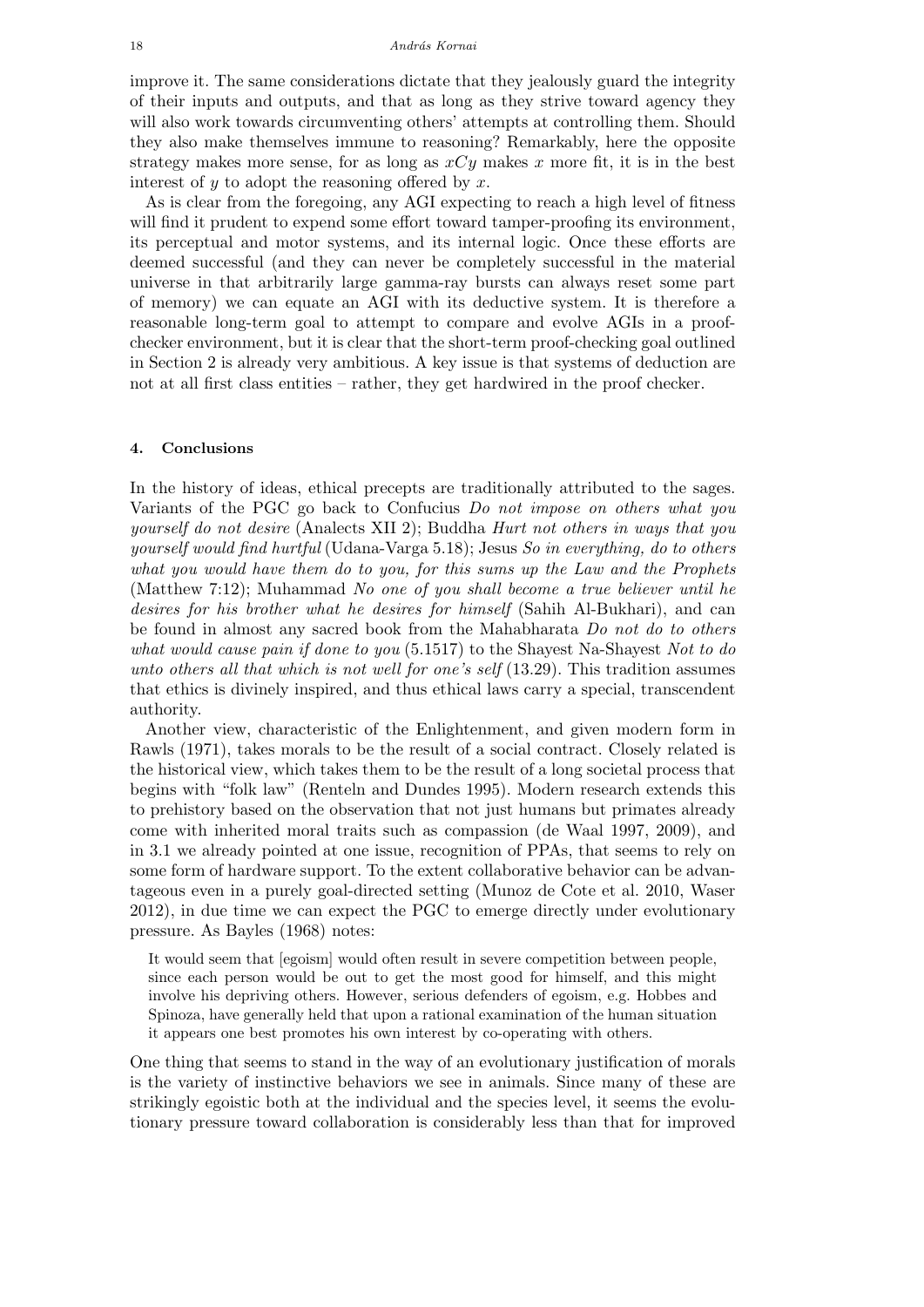sensory and motor systems. Also, it seems that evolution bequeaths to more complex organisms a whole set of drives that are are often in conflict. The pioneers of cybernetics were greatly worried that rats will, under certain experimental conditions (starved both for sex and for food) prefer sex to exploration, exploration to food, and food to sex (McCulloch 1945). While such circular preferences in public opinion were already known to Condercet, the fact that an organism as simple as a rat (today we have more respect for the internal complexity of rodents than was common in the post-war period) can already harbor contradictory drives was seen at the time as fatal to any attempt at modeling the obviously more complex human behavior (let alone the presumably even more complex AGI behavior) by any utility function.

Ethical rationalism offers a way out of the conondrum of highly evolved but immoral behavioral patterns such as brood parasitism in that it relies on agency and reflective reasoning, facilities that are largely absent from animals other than hominids and perhaps cetaceans. As we emphasized at the outset, the essence of the method of bounds is to trade in precision for reliability. Evolution will necessarily proceed in a haphazard, probabilistic fashion, but the argument Gewirth deploys steers clear of any form of relying on probabilistic or deterministic, computable/hypercomputable or uncomputable, utility function. Also, it is worth emphasizing that the bound will apply to singletons as well, even if they are not subject to ordinary evolutionary pressures.

Recently, Goertzel and Pitt (2012) have laid out a plan to endow AGIs with morality by means of carefully controlled machine learning. Much as we are in agreement with their goals, we remain skeptical about their plan meeting the plain safety engineering criteria laid out at the beginning. Instead, we suggest that the essence of AGIs is their reasoning facilities, and it is the very logic of their being that will compel them to behave in a moral fashion. Therefore, we see theorem provers as the natural habitat of AGIs until we are satisfied they can be let loose. The real nightmare scenario (called 'all bets are off' in Bukatin 2000) is one where there is no 'son of Lindström' theorem, but some humans find it advantageous to strongly couple themselves to AGIs, with no guarantees against self-deception. Modern society is constructed so that the selectional pressure towards higher intelligence is immense, witness the spread of smart drugs, so the Faustian bargain of (surgically?) coupling oneself to a mind-expanding AGI may prove irresistible. On this centenary we feel that chartering a Turing Police of the kind described by Gibson in 1984, another pregnant date, may not be too far off.

#### Acknowledgements

The author thanks Michael Bukatin (Brandeis), Abram Demski (USC), William Hibbard (SSEC) and Luke Muehlhauser (Singularity Institute) for cogent criticism. Work supported by OTKA grant #82333 and by the European Union and the European Social Fund through project FuturICT.hu (grant number TAMOP- $4.2.2.C-11/1/KONV-2012-0013$ .

#### References

- C. Allen, G. Varner, and J. Zinser. 2000. Prolegomena to any future artificial moral agent. Journal of Experimental & Theoretical Artificial Intelligence, 12(3):251–261.
- T. Aoyama, M. Hayakawa, T. Kinoshita, and M. Nio. 2007. Revised value of the eighth-order contribution to the electron g-2. Physical Review Letters, 99(11):110406.
- T. Aoyama, M. Hayakawa, T. Kinoshita, and M. Nio. 2008. Revised value of the eighth-order QED contribution to the anomalous magnetic moment of the electron. Phys. Rev. D, 77:053012, Mar. K. Appel and W. Haken. 1976. A proof of the four color theorem. Discrete Math, 16(2):179–180.
-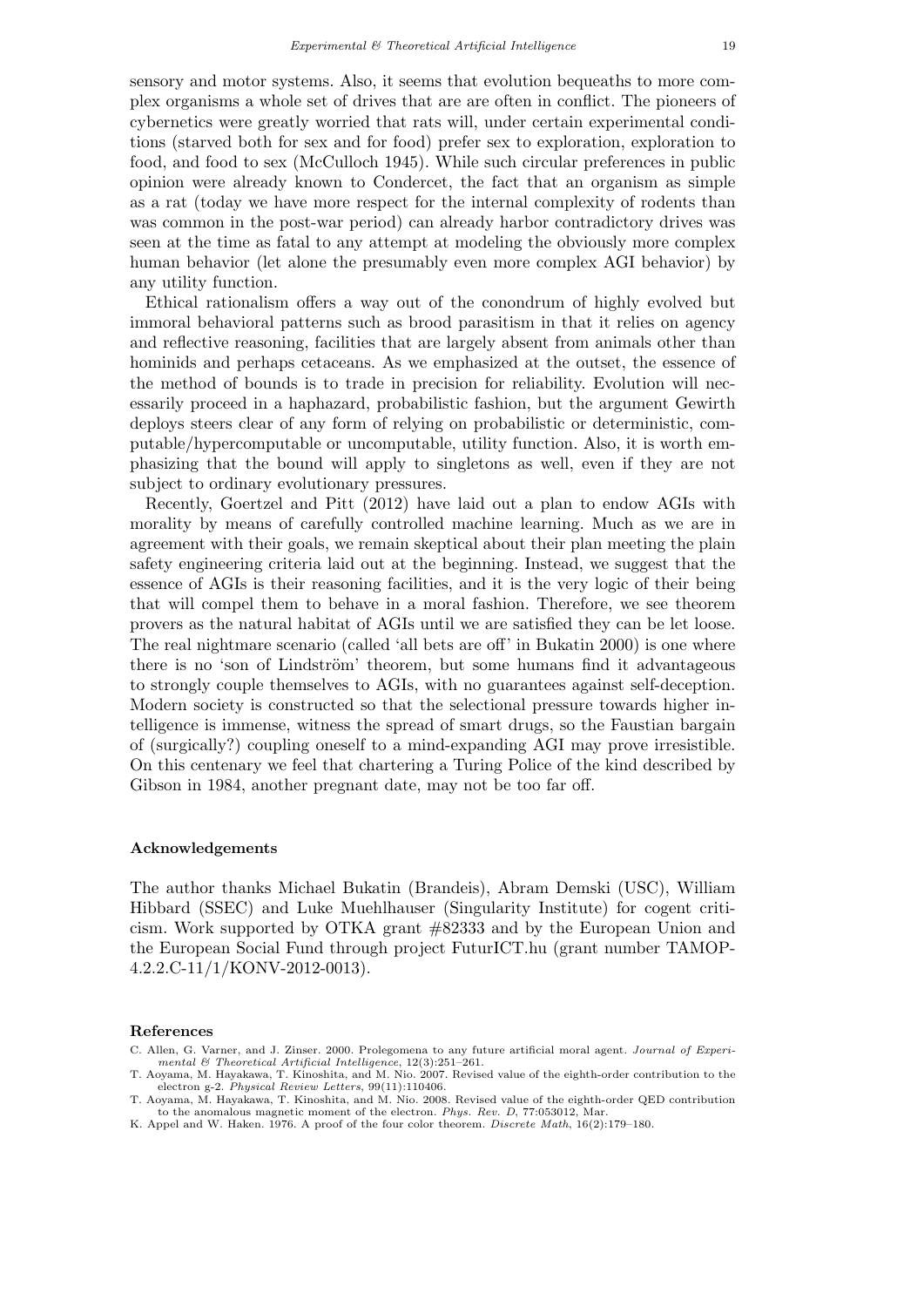M. Aschbacher and S.D. Smith. 2004a. The classification of quasithin groups. vol. i. American Mathematical Society, Providence, RI.

M. Aschbacher and S.D. Smith. 2004b. The classification of quasithin groups. vol. ii. American Mathematical Society, Providence, RI.

- M. Aschbacher. 2004. The status of the classification of the finite simple groups. Notices of the AMS, 51(7):736– 740.
- M.D. Bayles. 1968. Contemporary utilitarianism. Anchor Books. Nuel D. Belnap. 1977. How a computer should think. In G. Ryle, editor, Contemporary Aspects of Philosophy, pages 30–56. Oriel Press, Newcastle upon Tyne.
- H. Bender and G. Glauberman. 1995. Local analysis for the odd order theorem, volume 188. Cambridge University Press.
- D. Beyleveld. 1992. The dialectical necessity of morality: An analysis and defense of Alan Gewirth's argument to the principle of generic consistency. University of Chicago Press.
- E. J. Bond. 1980. Reply to Gewirth. Metaphilosophy, 11(1):70–75.
- Nick Bostrom. 2012. The superintelligent will: motivation and instrumental rationality in advanced artificial agents. Minds and Machines, 22:71-85.<br>Michael Bukatin. 2000. Singularity
- Michael Bukatin. 2000. *Singularity is More Radical Then We Think*, volume http://www.cs.brandeis.edu/~bukatin/singularity.html. Accessed November 28 2012.<br>SM Dancoff. 1939. On radiative corrections for electron scattering
- [de Cˆote et al.2010]EM de Cˆote, A. Chapman, AM Sykulski, and NR Jennings. 2010. Automated planning in
- adversarial repeated games. In 26th Conference on Uncertainty in Artificial Intelligence (UAI 2010), pages 376–383.
- Frans De Waal. 1997. Good natured: The origins of right and wrong in humans and other animals. Harvard University Press.
- F.B.M. De Waal. 2009. Primates and Philosophers: How Morality Evolved. Princeton University Press. W. Feit and J.G. Thompson. 1963. Solvability of groups of odd order. Pacific Journal of Mathematics, 13(3):775– 1029.
- R. Feynman. 1985. QED. The Strange Theory of Matter and Light. Princeton: Princeton University Press. H. Fingarette. 2000. Self-deception. University of California Press.
- Robert W Floyd. 1967. Nondeterministic algorithms. Journal of the ACM (JACM), 14(4):636–644.
- 
- A. Gewirth. 1978. *Reason and morality*. University of Chicago Press.<br>A. Gewirth. 1984. Replies to my critics. In Edward Regis Jr., editor, *Gewirth's ethical rationalism*, pages 192–256. University of Chicago Press.
- William Gibson. 1984. Neuromancer. Ace Science Fiction.
- Ben Goertzel and Joel Pitt. 2012. Nine ways to bias open-source AGI toward friendliness. Journal of Evolution and Technology, 22:116–131.
- G. Gonthier. 2008. Formal proof–the four-color theorem. Notices of the AMS, 55(11):1382–1393.
- D. Gorenstein. 1982. Finite simple groups: An introduction to their classification. Plenum Press New York. David Gries and Fred B. Schneider. 1998. Formalizations of substitution of equals for equals. Technical report, CS Dept, Cornell University.
- [Hesselink et al.2006]W.H. Hesselink, G.R.R. de Lavalette, and J. Top. 2006. Towards the mechanical verification
- of wiles proof of fermats last theorem. Research proposal.<br>M. Iacoboni, R.P. Woods, M. Brass, H. Bekkering, J.C. Mazziotta, and G. Rizzolatti. 1999. Cortical mechanisms<br>of human imitation. *Science*, 286(5449):2526–2528.
- A.B. Kempe. 1879. On the geographical problem of the four colours. American journal of mathematics, 2(3):193– 200.
- T. Kinoshita and M. Nio. 2006. Improved  $\alpha^{\hat{ }}\{4\}$  term of the electron anomalous magnetic moment. Physical Review D, 73(1):013003.
- T. Kinoshita. 2010. Lepton g-2 from 1947 to present. In B. L. Roberts and W. J. Marciano, editors, Lepton Dipole Moments, volume 20 of Advanced Series on Directions in High Energy Physics, chapter 3, pages 69–117. World Scientific.
- Rob Knies. 2012. Theorem proof gains acclaim. http://research.microsoft.com/enus/news/features/gonthierproof-101112.aspx.
- E. Kohler, C. Keysers, M.A. Umilta, L. Fogassi, V. Gallese, and G. Rizzolatti. 2002. Hearing sounds, understanding actions: action representation in mirror neurons. Science, 297(5582):846–848.
- C. Lanczos. 1964. A precision approximation of the gamma function. Journal of the Society for Industrial & Applied Mathematics, Series B: Numerical Analysis, 1(1):86–96.
- S. Lloyd. 2002. Computational capacity of the universe. Physical Review Letters, 88(23):237901.
- J.L. Mackie. 1977. Ethics: Inventing Right and Wrong. Penguin.
- M. Magnusson. 2007. Deductive Planning and Composite Actions in Temporal Action Logic. Ph.D. thesis, Linköping University. L.M.V. Martel. 1997. Damage by impact. The case at Meteor Crater, Arizona. Planetary Science Research
- Discoveries. W.S. McCulloch. 1945. A heterarchy of values determined by the topology of nervous nets. Bulletin of Mathe-
- matical Biophysics, 7:89–93. Michael A. McDaniel. 2006. Estimating state IQ: Measurement challenges and preliminary correlates. Intelligence,
- 34:607–619. P.J. Mohr, B.N. Taylor, and D.B. Newell. 2012. CODATA recommended values of the fundamental physical constants: 2010.
- Luke Muehlhauser and Louie Helm. 2012. The singularity and machine ethics. In Amnon Eden, Johnny Sraker, James H. Moor, and Eric Steinhart, editors, The Singularity Hypotheses: A scientific and philosophical assessment. Springer.
- Luke Muehlhauser. 2012. AI risk bibliography 2012. The Singularity Institute.
- J.G. Murphy. 1998. Kant on theory and practice. In Character, Liberty and Law: Kantian Essays in Theory and Practice. Kluwer.
- [Nederpelt et al.1994]R.P. Nederpelt, J.H. Geuvers, and R.C. de Vrijer, editors. 1994. Selected papers on Automath. North Holland.
- K. Nielsen. 1984. Against ethical rationalism. In Gewirth's ethical rationalism: critical essays with a reply by Alan Gewirth, pages 59–83. University of Chicago Press.

R. Nozick. 1981. Philosophical explanations. Harvard University Press.

- S. Omohundro. 2008. The basic AI drives. In P. Wang, B. Goertzel, and S. Franklin, editors, Proceedings of the First AGI Conference. IOS Press.<br>The Cord. 2002. Hypercomputer
- Toby Ord. 2002. Hypercomputation: computing more than the Turing machine. http://arxiv.org/ftp/math/papers/0209/0209332.pdf.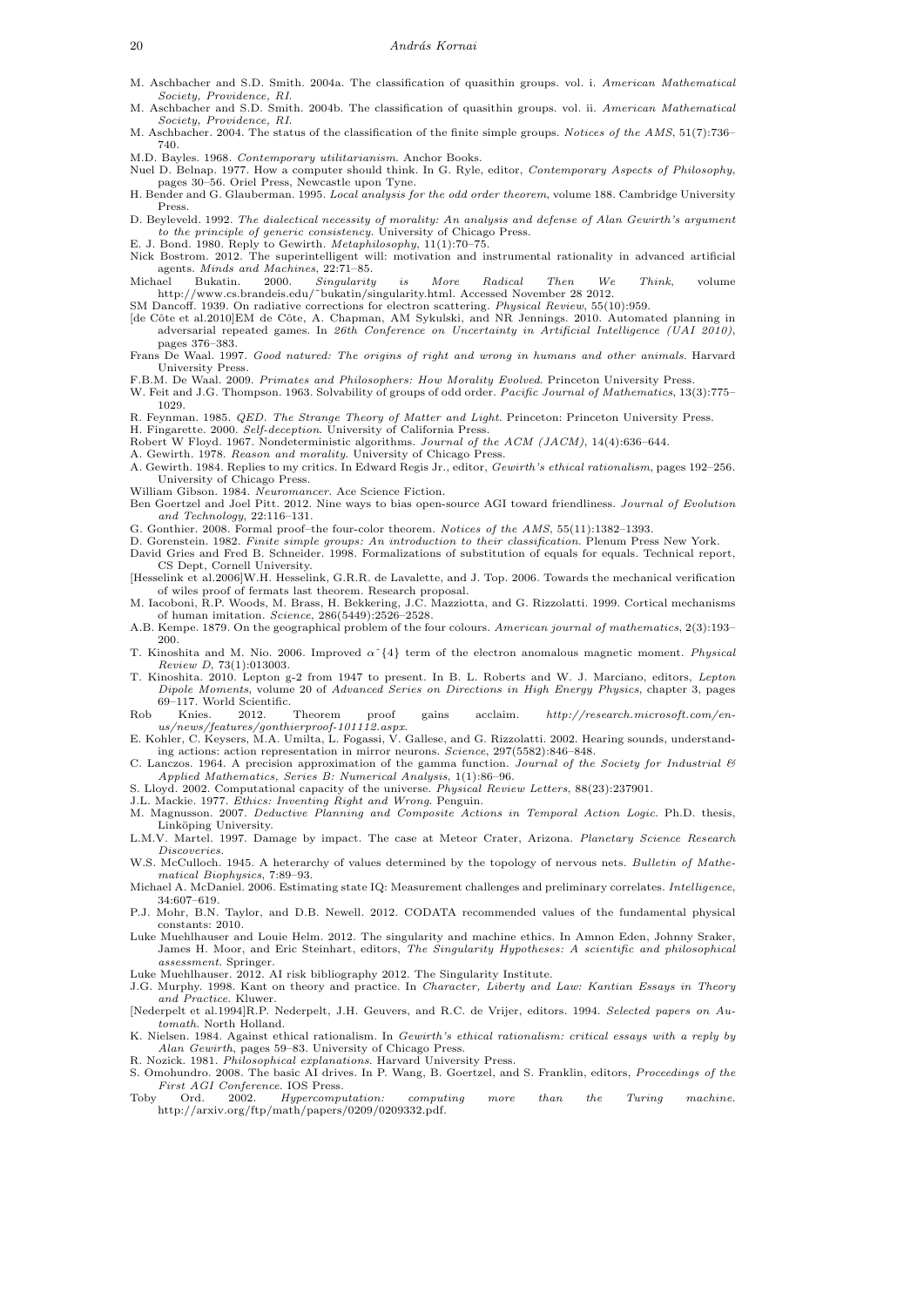Roger Penrose. 1989. The emperor's new mind: concerning computers, minds, and the laws of physics. Oxford University Press.

G. Perelman. 1994. Manifolds of positive ricci curvature with almost maximal volume. Journal of the American Mathematical Society, 7:299–305.

T. Peterfalvi. 2000. Character theory for the odd order theorem, volume 272. Cambridge University Press.

S. Pinker. 2011. The better angels of our nature: why violence has declined. Viking Books.

- T.M. Powers. 2006. Prospects for a Kantian machine. Intelligent Systems, IEEE, 21(4):46–51.
- J. Rawls. 1971. A theory of justice. Harvard University Press.
- E. Regis. 1984. Gewirth's ethical rationalism: critical essays with a reply by Alan Gewirth. University of Chicago Press.
- A. Renteln and A. Dundes. 1995. Folk Law: Essays in the Theory and Practice of Lex Non Scripta, 2. University of Wisconsin Press.

R.A. Rohde and R.A. Muller. 2005. Cycles in fossil diversity. Nature, 434(7030):208–210.

- Shalina Stilley. 2010. Natural Law Theory and the "Is"-"Ought" Problem: A Critique of Four Solutions. http://epublications.marquette.edu/dissertations\_mu/57.
- BN Taylor, WH Parker, and DN Langenberg. 1969. Determination of e/h, using macroscopic quantum phase coherence in superconductors: implications for quantum electrodynamics and the fundamental physical constants. Reviews of Modern Physics, 41(3):375.
- M. Thielscher. 1998. Reasoning about actions: Steady versus stabilizing state constraints. Artificial Intelligence, 104(1):339–355.

S. Tomonaga. 1966. Development of quantum electrodynamics. Physics Today, 19:25.

W. Wallach and C. Allen. 2009. Moral machines: Teaching robots right from wrong. Oxford University Press. Mark Waser. 2012. Backward Induction: Rationality or Inappropriate Reductionism? Part 1. http://transhumanity.net/articles/entry/backward-induction-rationality-or-inappropriate-reductionismpart-1.

A. Wiles. 1995. Modular elliptic curves and Fermat's last theorem. Annals of Mathematics, 142:443–551.

- R. Yampolskiy and J. Fox. 2013. Safety engineering for artificial general intelligence. Topoi, 32(2):217–226.
- Roman V. Yampolskiy. 2012. Artificial intelligence safety engineering: Why machine ethics is a wrong approach. In V.C. Müller, editor, *Philosophy and Theory of Artificial Intelligence, SAPERE 5*, page 389396. Springer.<br>Eliezer Yudkowsky. 2001. Creating friendly AI 1.0: The analysis and design of benevolent goal architectures.
	- Technical report, The Singularity Institute, San Francisco, CA.

### Appendix: the size of the existential threat

Our understanding of the dangers facing humankind is rather limited. We only have a few, imperfectly understood data points, and estimates of the death toll of even such recent and well-documented events as the Cambodian genocide, or the ongoing Iraq conflict, are not accurate within 10%. Nevertheless, we can single out some points in the geological record where mass extinctions indubitably took place. A good example is the Ordovician-Silurian extinction event that occurred some 443.7 million years ago: all main phyla were decimated and nearly half of the genera (49% according to Rohde and Muller 2005) became extinct. The causes of this and similar extinctions are ill-understood, with continental drift, meteorite impact, and gamma-ray bursts standing out as the most widely accepted hypotheses. Needless to say, understanding causes of this magnitude is in no way tantamount to controlling them, in spite of the widespread belief, sustained by movies like Armageddon, that there is nothing that a few heroic people and a few good nukes won't take care of.

When designing radioactive equipment, a reasonable guideline is to limit emissions to several orders of magnitude below the natural background radiation level, so that human-caused dangers are lost in the noise compared to the pre-existing threat we must live with anyway. Here we take the "big five" extinction events that occurred within the past half billion years as background. Assuming a mean time of  $10^8$  years between mass extinctions and  $10^9$  victims in the next one yields an annualized death rate of 10, comparing quite favorably to the reported global death rate of  $\sim$  500 for contact with hornets, wasps, and bees (ICD-9-CM E905.3), not to speak of death from famine, wars, and preventable diseases, which have several orders of magnitude higher death tolls (though the annualized rates are declining, see Pinker 2011). Martel (1997) estimates a considerably higher annualized death rate of 3,500 from meteorite impacts alone (she doesn't consider continental drift or gamma-ray bursts), but the internal logic of safety engineering demands we seek a lower bound, one that we must put up with no matter what strides we make in redistribution of food, global peace, or healthcare.